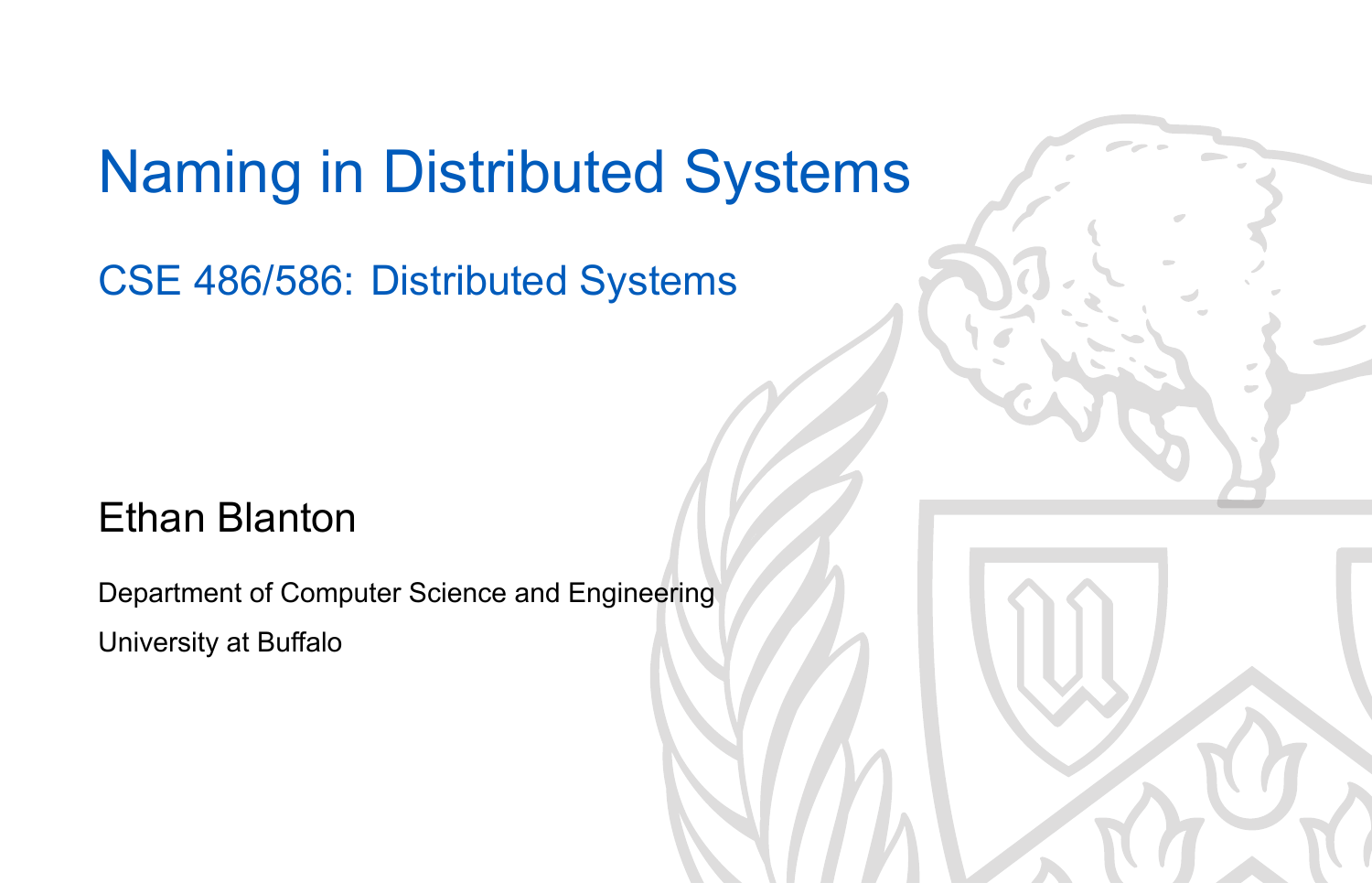# Naming

In general, naming is a hard problem.

*There are two hard problems in computer science: cache invalidation, naming things, and off-by-one errors. — Phil Karlton, as modified by Leon Bambrick [3]*

This is true of:

- **Projects**
- Variables and functions
- $\blacksquare$  Files
- …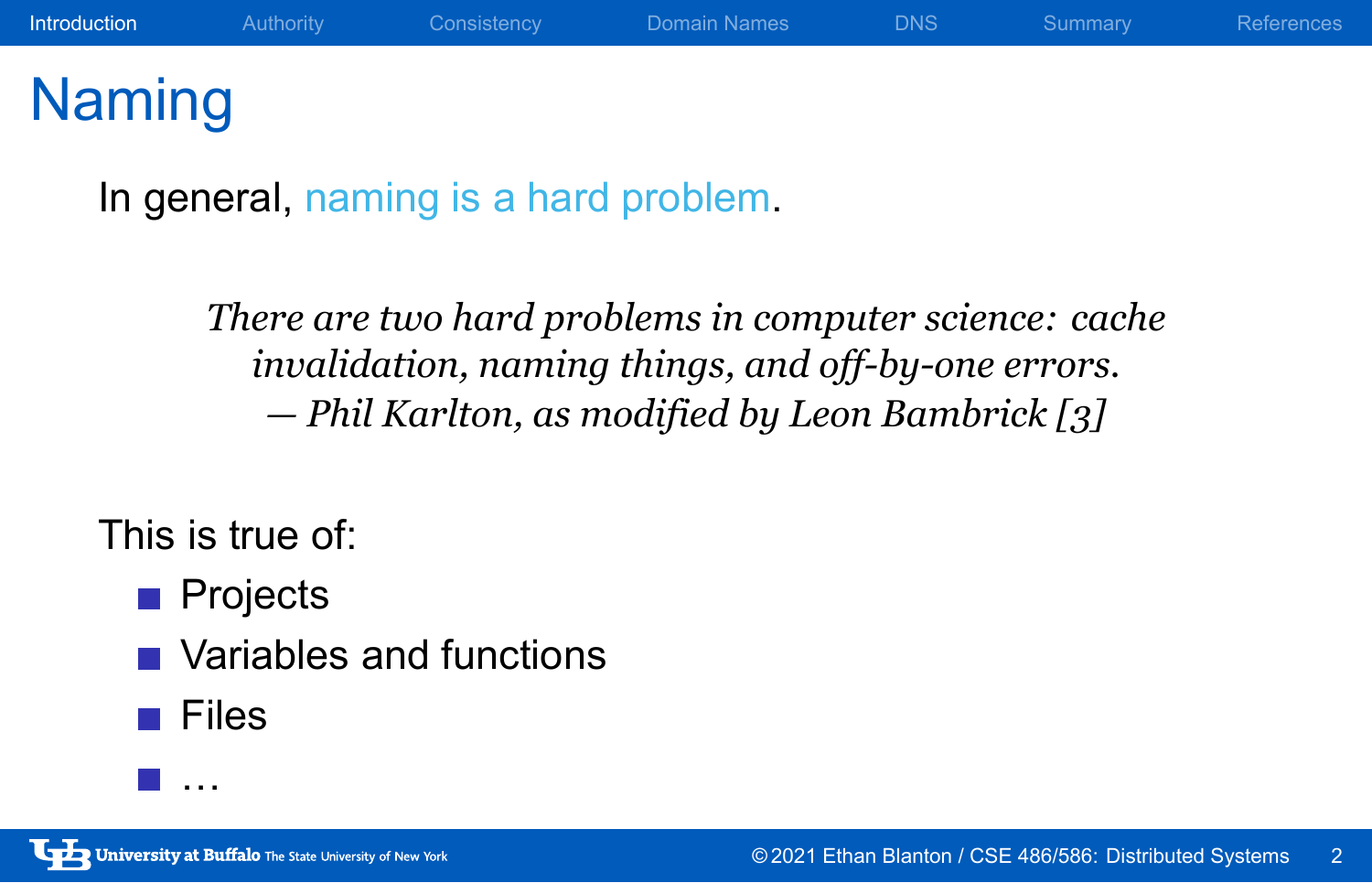# Distributed Naming

Distributed naming is even harder.

(It's kind of like naming *and* cache invalidation!)

Introduction Authority Consistency Domain Names DNS Summary References

It involves at least two hard problems:

- Authority: who can name
- Consistency: who knows the names

Typically naming includes mapping a name to a value.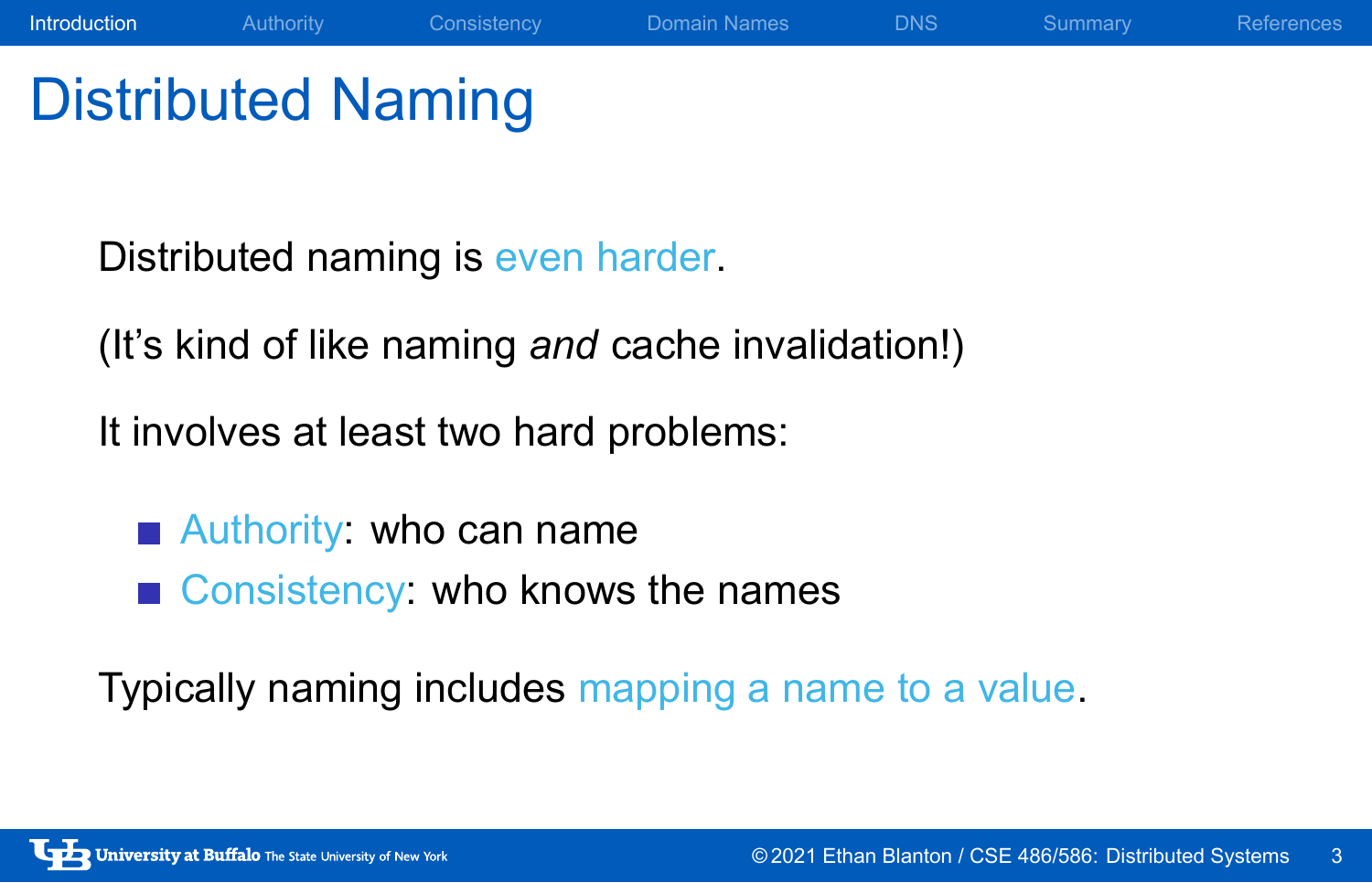# What Do We Name?

When we say naming, what are we naming?

**Introduction** Authority Consistency Domain Names DNS Summary References

In a distributed system, this is likely to be:

- **Hosts**
- **Processes**
- Data
- **Operations**

We will look closely at hosts and data.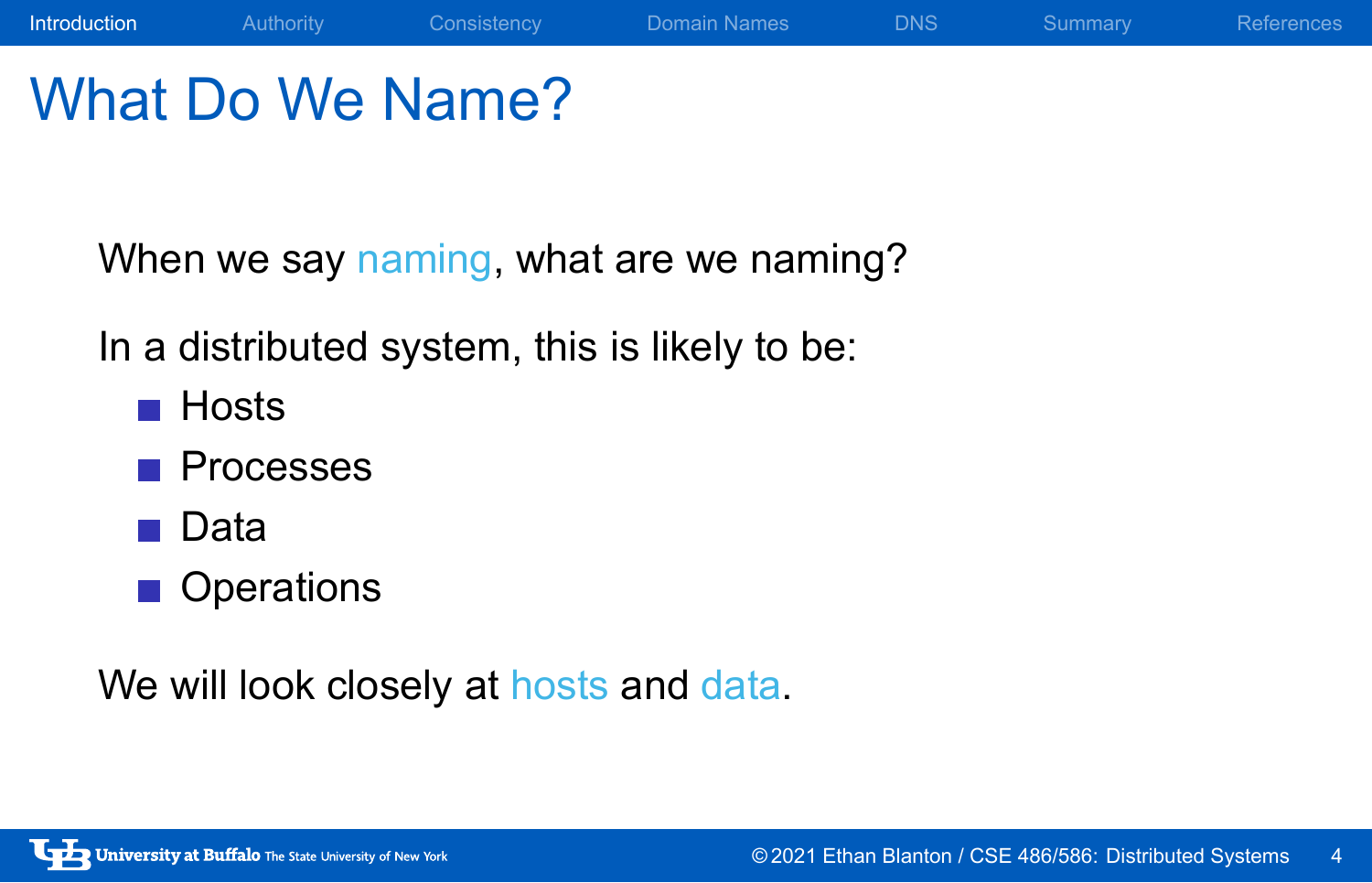### Who Can Create a Name?

We are going to look at three authority models.

- Centralized: Some entity creates and binds names
- Hierarchical: Different entities have authority over parts of a namespace

Introduction Authority Consistency Domain Names DNS Summary References

Globally Unique: Names are guaranteed to be unique, so authority is not required

The entity may be a person, organization, or service.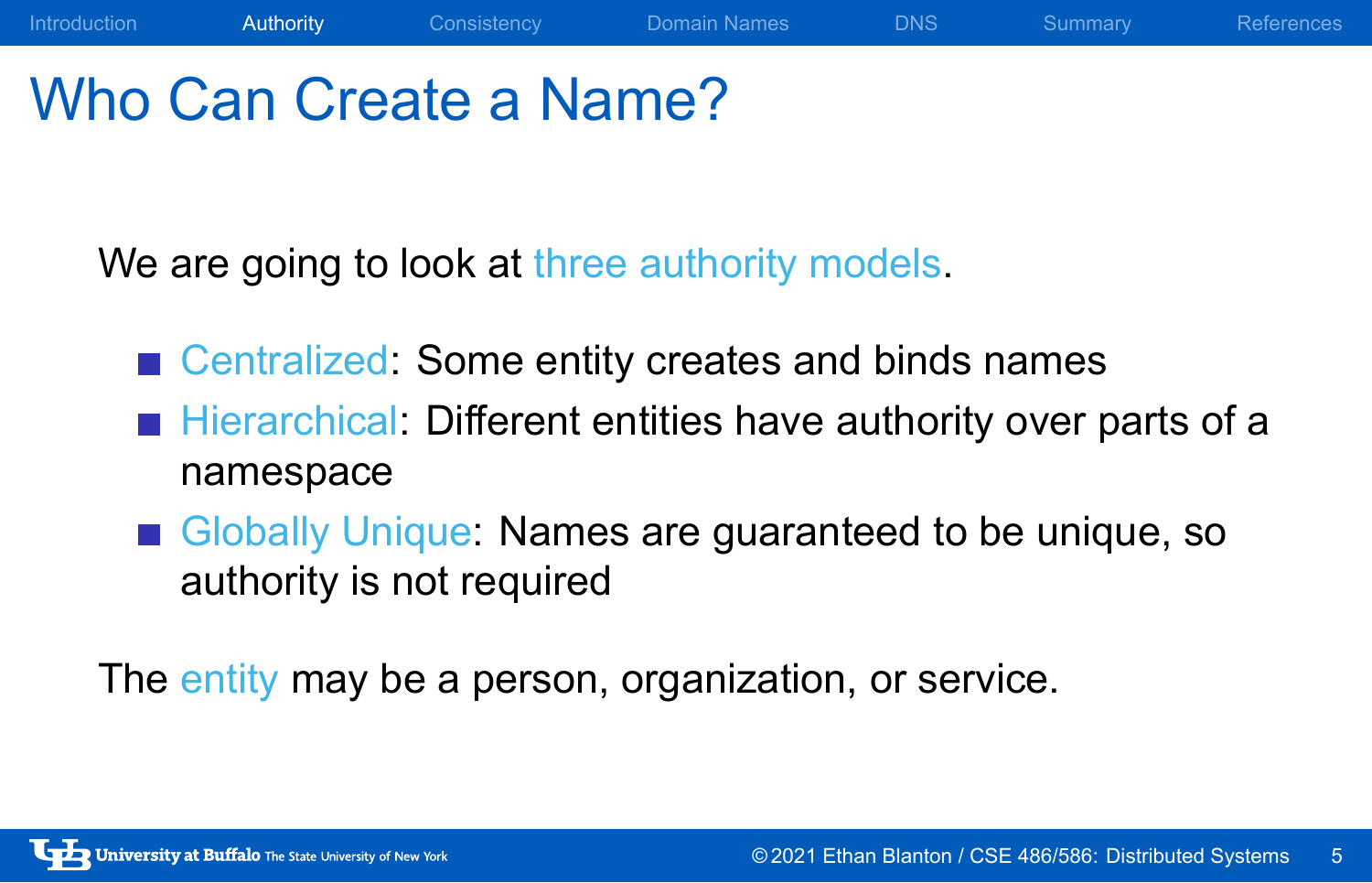### Centralized Authority

With centralized naming, one authority maintains all names.

Introduction Authority Consistency Domain Names DNS Summary References

Examples:

- Early Internet naming; hosts.txt distributed by SRI [5]
- **ISO two-letter country codes [1]**
- TCP/UDP port number assignments [2]
- **I** IPv4 addresses on a local network via DHCP [4]

This type of naming is relatively uninteresting to us.

Typically one simply fetches the registry periodically.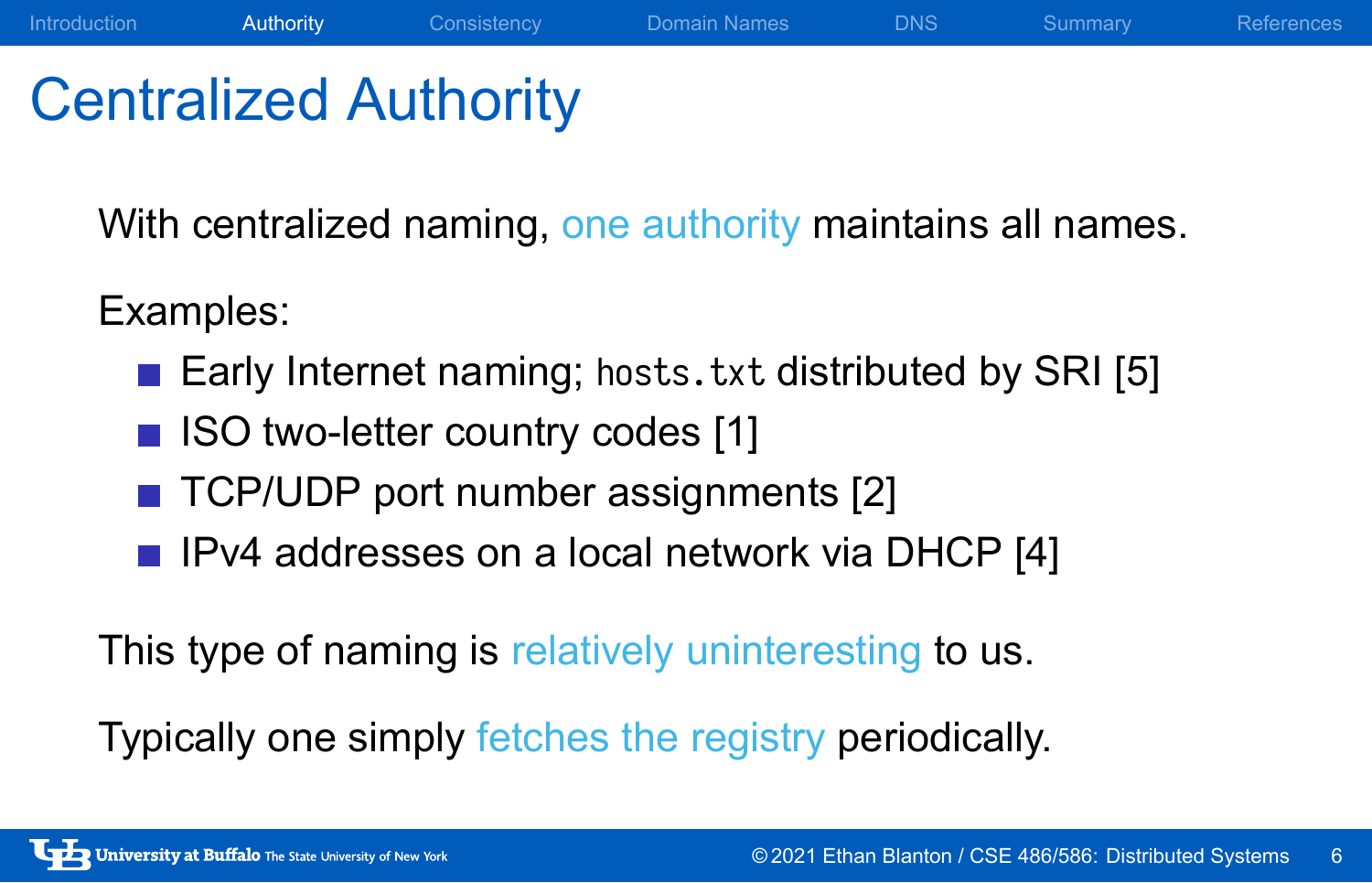#### Hierarchical Authority

With hierarchical naming, authorities divide up the namespace.

Introduction **Authority** Consistency Domain Names DNS Summary References

Examples:

- The Internet Domain Name System [7]
- Go and Java package naming conventions
- ASN.1 Object Identifiers [8]
- **MAC** addresses

Authority is normally delegated in some structured fashion.

Each portion of the namespace is looked up with the appropriate authority.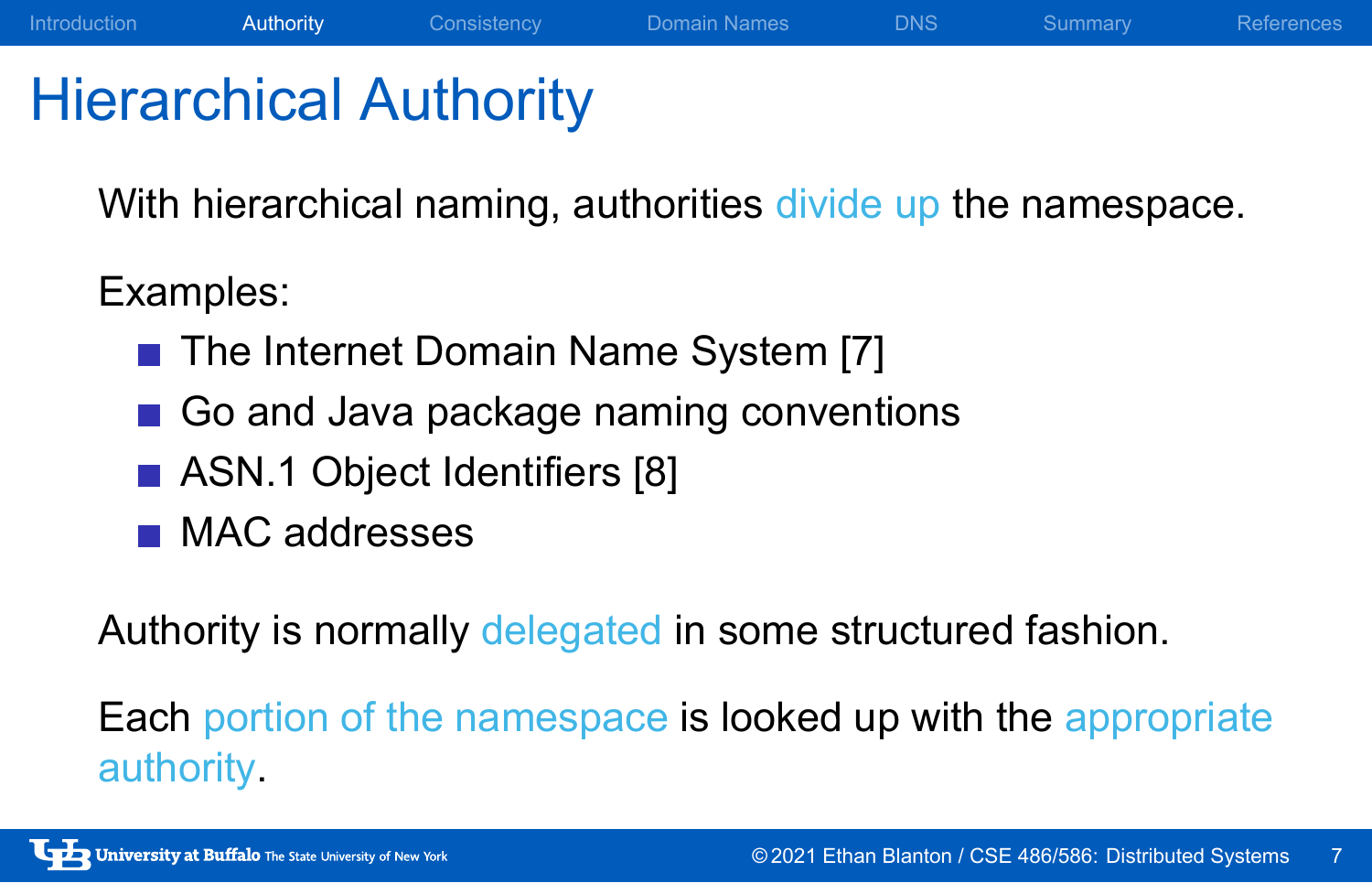### Globally Unique Names

Globally unique names are sometimes used to avoid the authority problem.

Introduction **Authority** Consistency Domain Names DNS Summary References

Every name is different, so anyone can choose a name.

Examples:

- UUIDs [6]
- Distributed hash tables (more later!)
- Public keys (e.g., your SSH key)

A particular use of these names is content-addressed storage.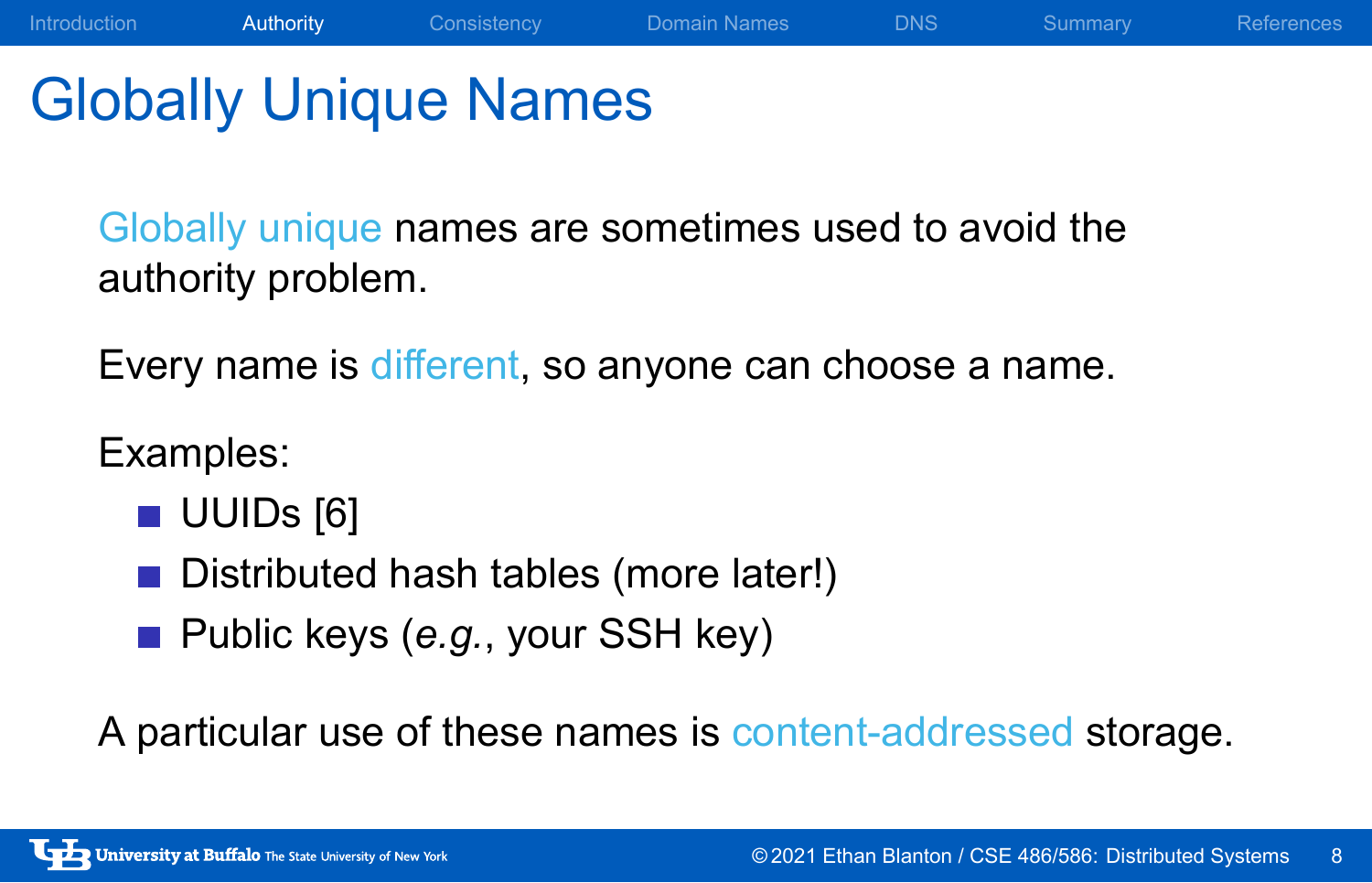### **Consistency**

Name mappings can change over time.

Names can be:

- Added (*e.g.*, registering a domain)
- Removed ()
- **Changed**

Correct operation may require consistency in these mappings.

Performance may require caching of values.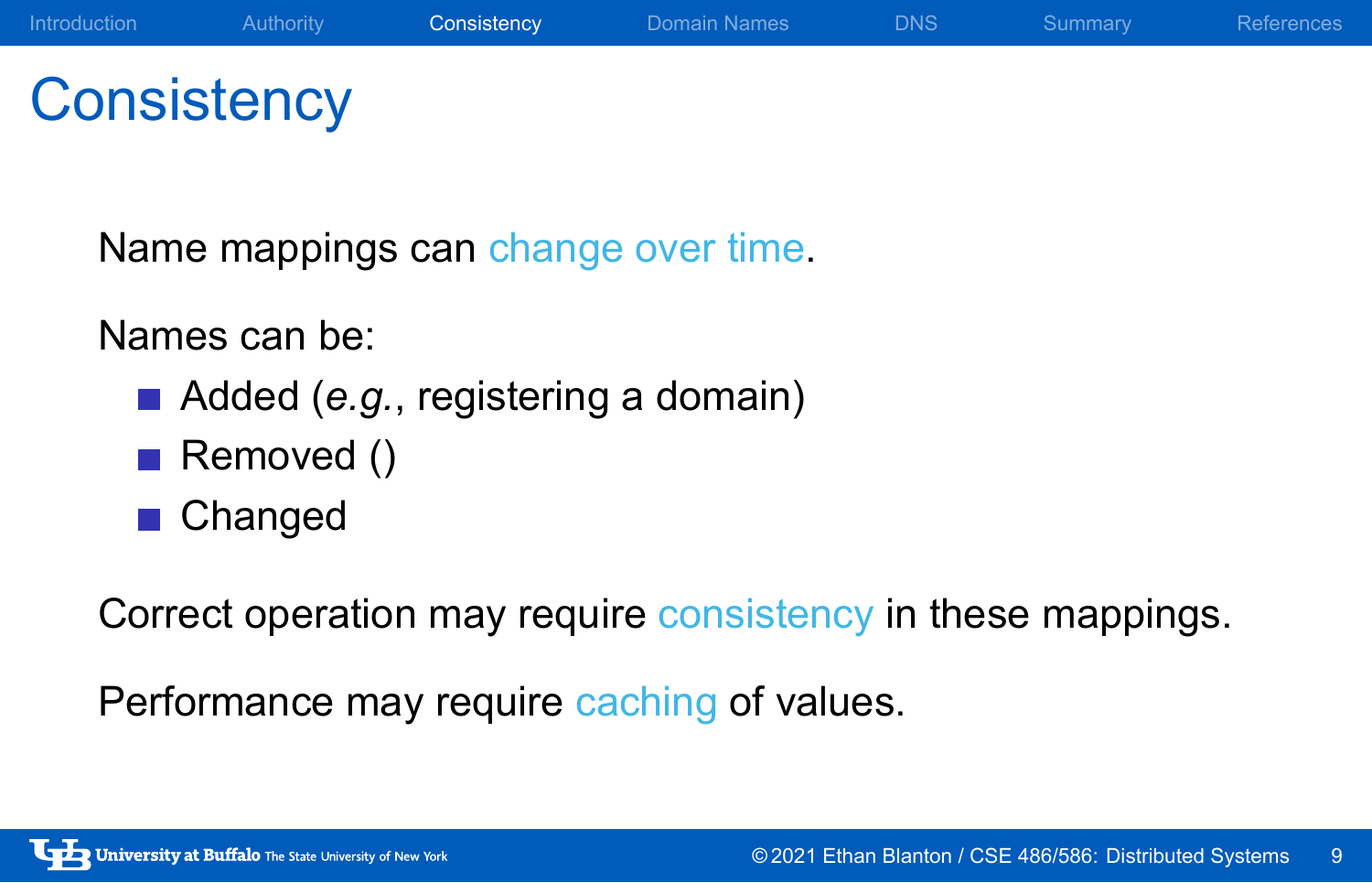# **Caching**

Some names may be used frequently.

Looking them up for every use can be slow.

This is particularly true for centralized authorities.

Performance can be improved by caching mappings.

A cached mapping may be out of date.

This is normally handled with time-to-live (TTL) values.

A cached entry is discarded after its TTL expires.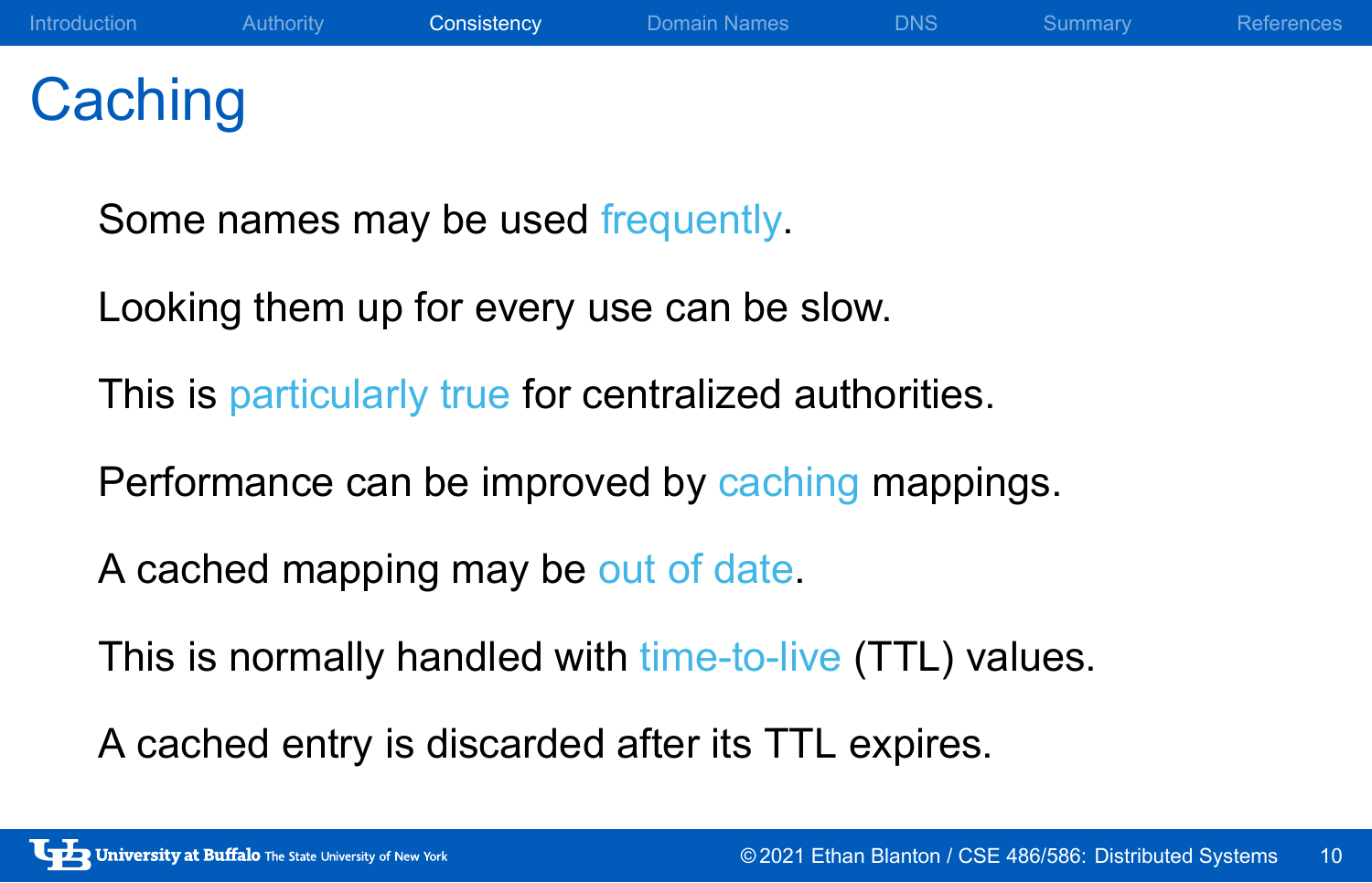#### Races

Even without caching, name lookups can be stale. In an asynchronous system, delays are arbitrary. The name may have changed since the lookup! We won't deal with this sort of consistency …yet.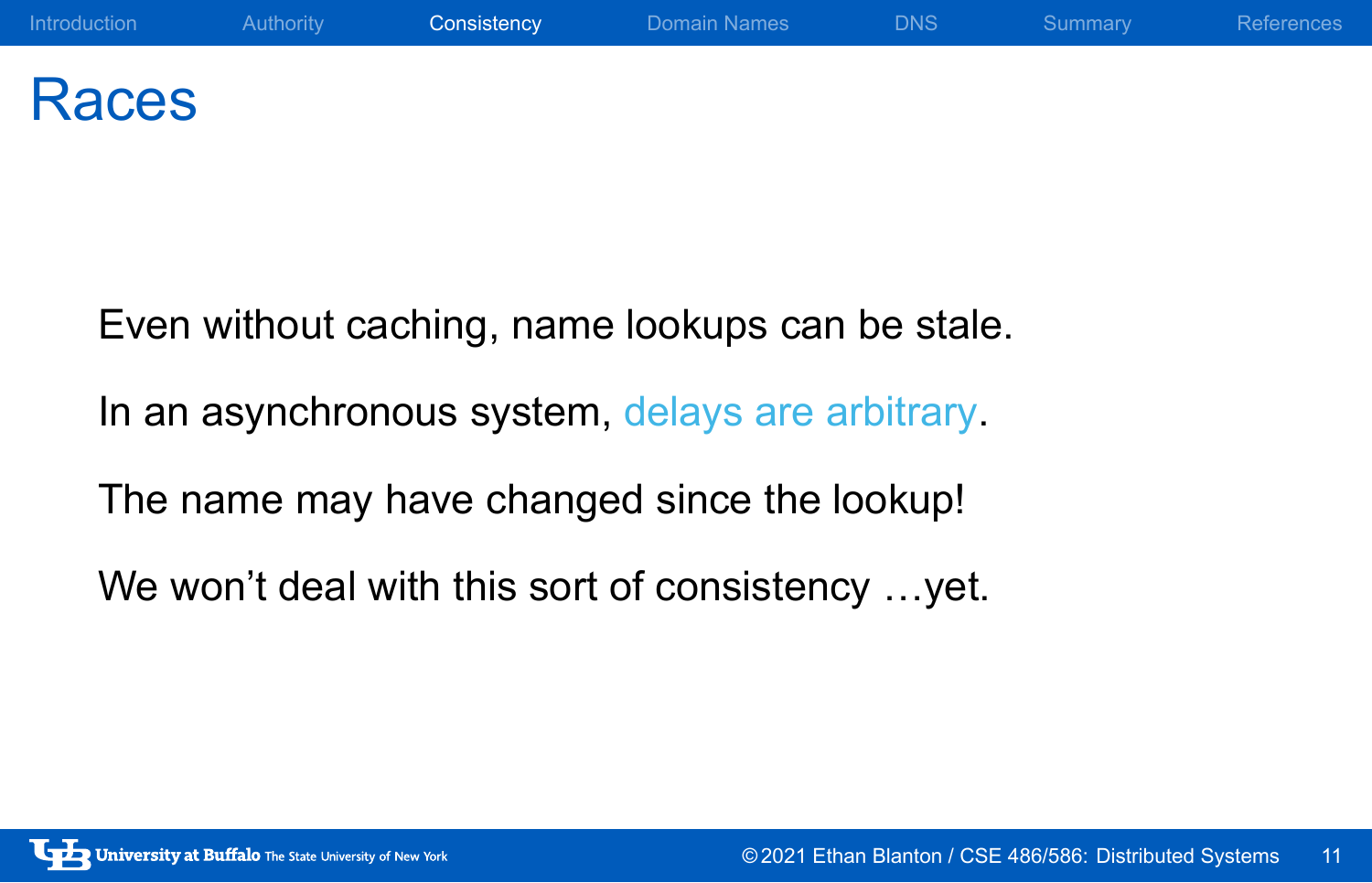#### Domain Names

Domain Names map hostnames to addresses.

It is a hierarchical authority [7].

It is valuable because:

- $\blacksquare$  IP addresses can be hard for humans to remember: www.cse.buffalo.edu *vs.* 128.205.32.52 google.com *vs.* 2607:f8b0:4006:814::200e
- **IP addresses can change when changing Internet providers**

Introduction Authority Consistency Domain Names DNS Summary References

- Names can map to different addresses in different places/times
- One name can map to multiple addresses or vice-versa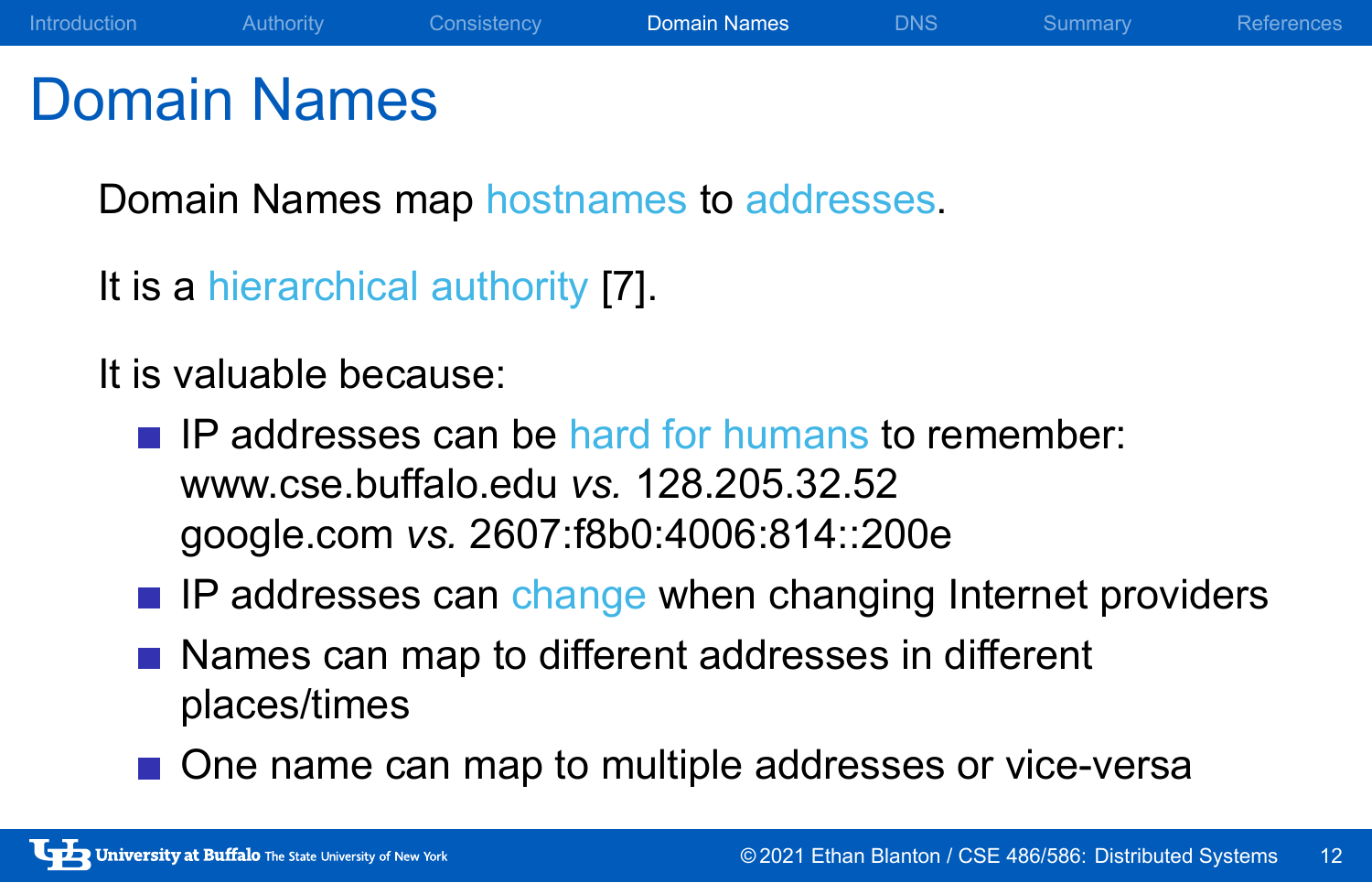#### Internet Addresses

IP addresses are essentially large integers.

IPv4 addresses are 32-bit, written as a dotted quad: 1.2.3.4 where each number is one byte in decimal (0-255)

IPv6 addresses are 128-bit, written in groups of four hex digits: 0011:2233:4455:6677:8899:aabb:ccdd:eeff

Introduction Authority Consistency Domain Names DNS Summary References

IP addresses are bound to a location in the network.

Recall from week 1 that their primary purpose is routing.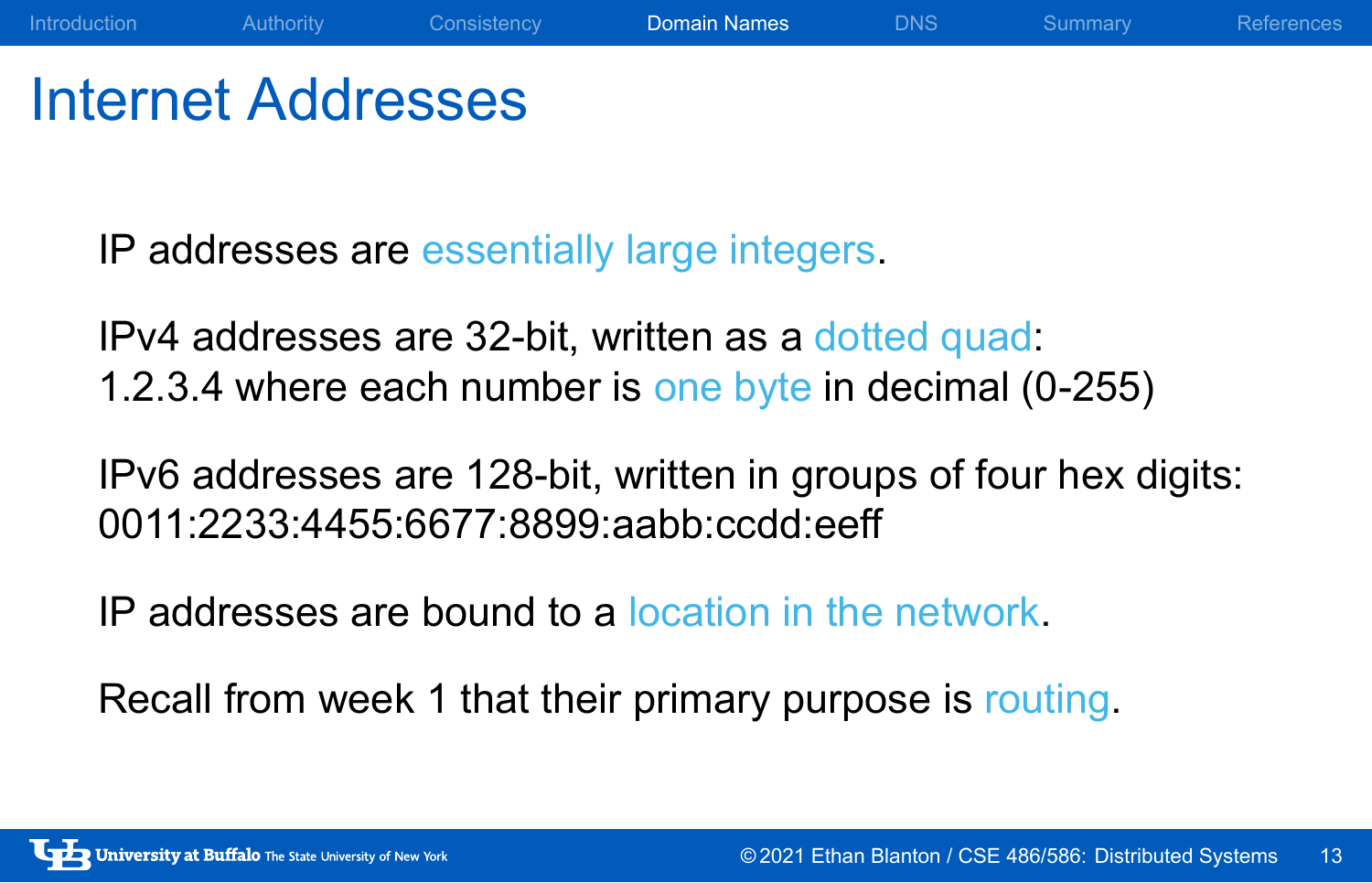### Domain Names

Domain names are human-readable names.

Everyone knows that buffalo.edu is:

An American educational institution (.edu)

Introduction Authority Consistency Domain Names DNS Summary References

Related somehow to "buffalo"

They form a hierarchy rooted at "". (A final . (often elided) indicates this!)

The last element is called the top-level domain (TLD).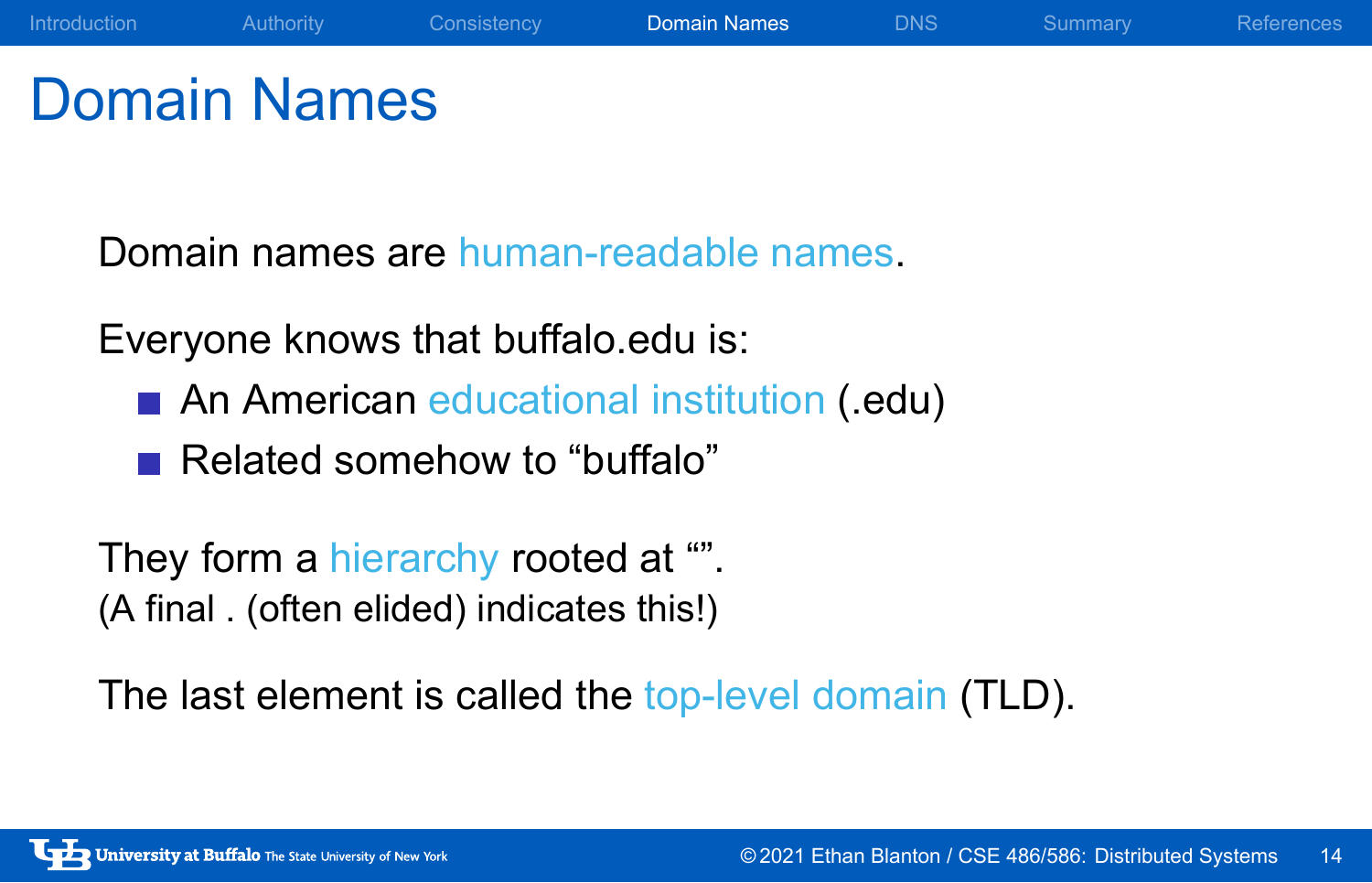### The Root Zone

The domain "" is the root zone.

The root zone is a central authority.

The Internet Corporation for Assigned Names and Numbers (ICANN) runs the root zone.

Introduction Authority Consistency **Domain Names** DNS Summary References

The root zone delegates authority to top-level domains.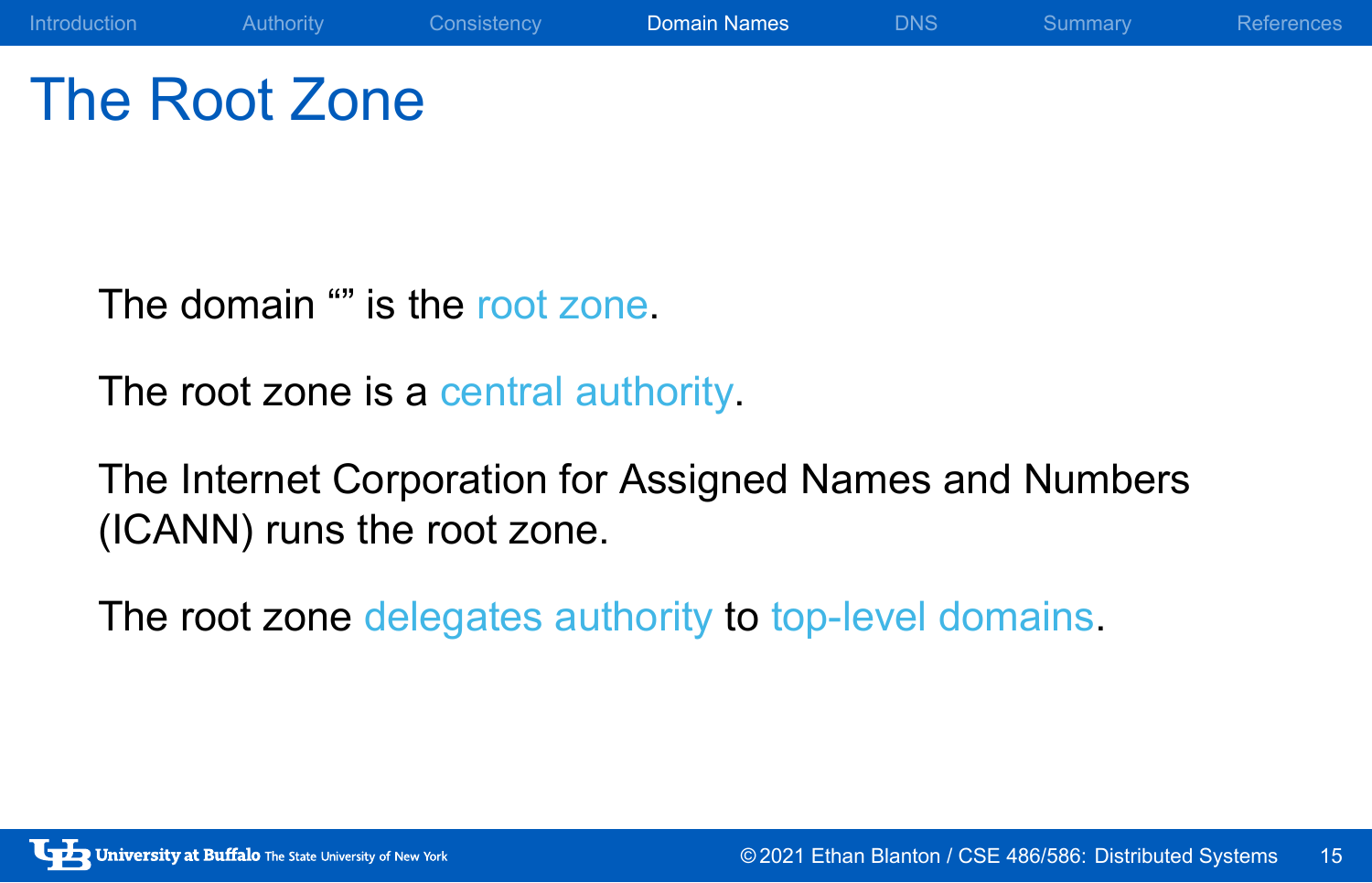#### Top-level Domains

Top-level domains (TLDs) are autonomous authorities.

Introduction Authority Consistency Domain Names DNS Summary References

Every country in the world has its own two-letter TLD. You probably recognize: .io, .ly, .uk, .cn, ...

The US administers a bevy of three-letter TLDs. You know these, too: .com, .org, .net, .gov, .int, ...

There are also more recent generic TLDs (gTLDs): .dev, .travel, .aero, .name, .рф

These authorities choose who may register under their TLD.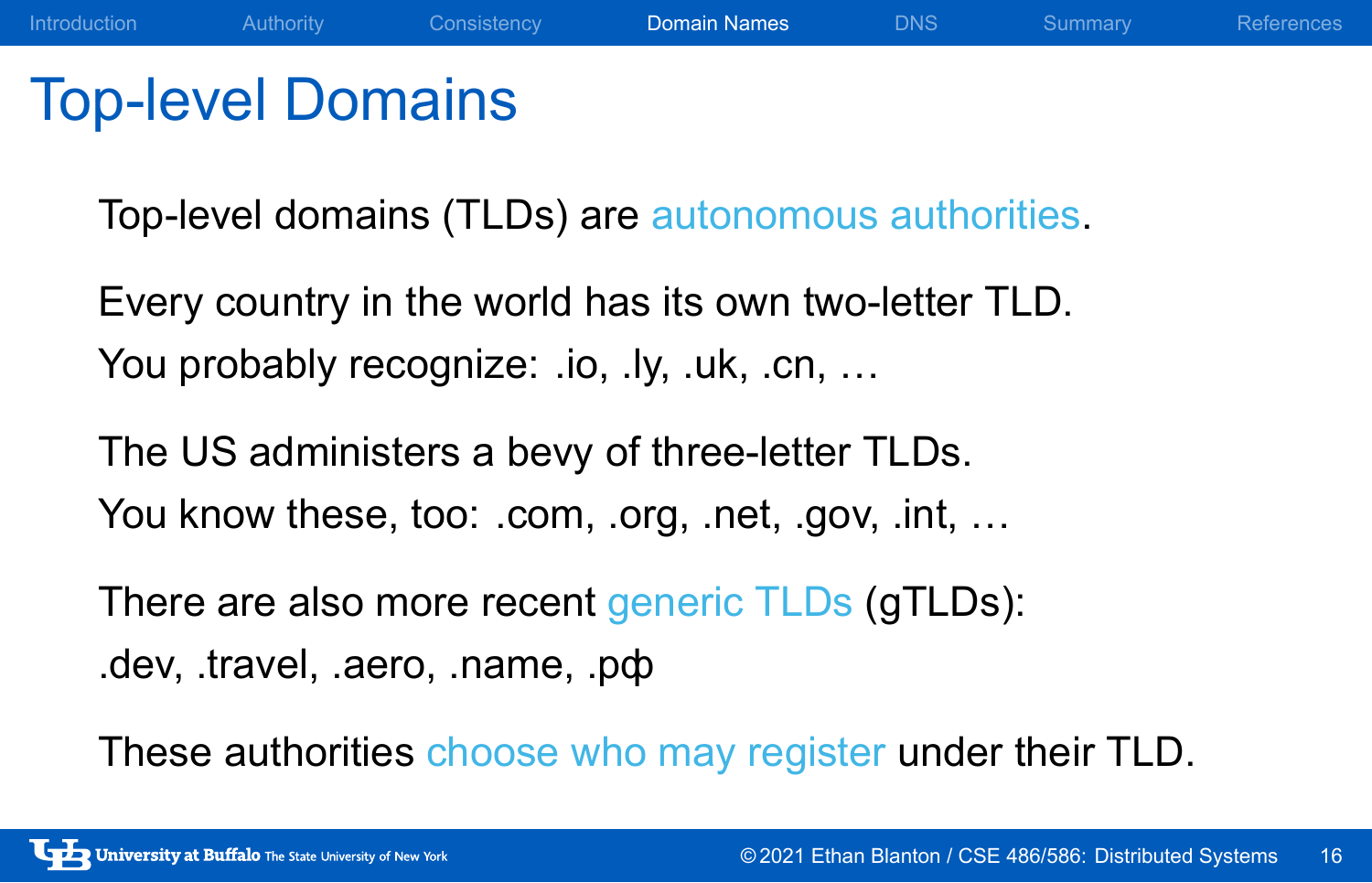### Further Delegation

TLDs and gTLDs must be delegated by ICANN.

Those TLDs control their own delegation.

For example:

- **In ICANN delegates .edu to Educause in the US**
- Educause delegates buffalo.edu to The University at Buffalo

Introduction Authority Consistency Domain Names DNS Summary References

- **UB** assigns cse.buffalo.edu to CSE
- CSE gave westruun.cse.buffalo.edu to me for my office

I certainly did not have to contact ICANN!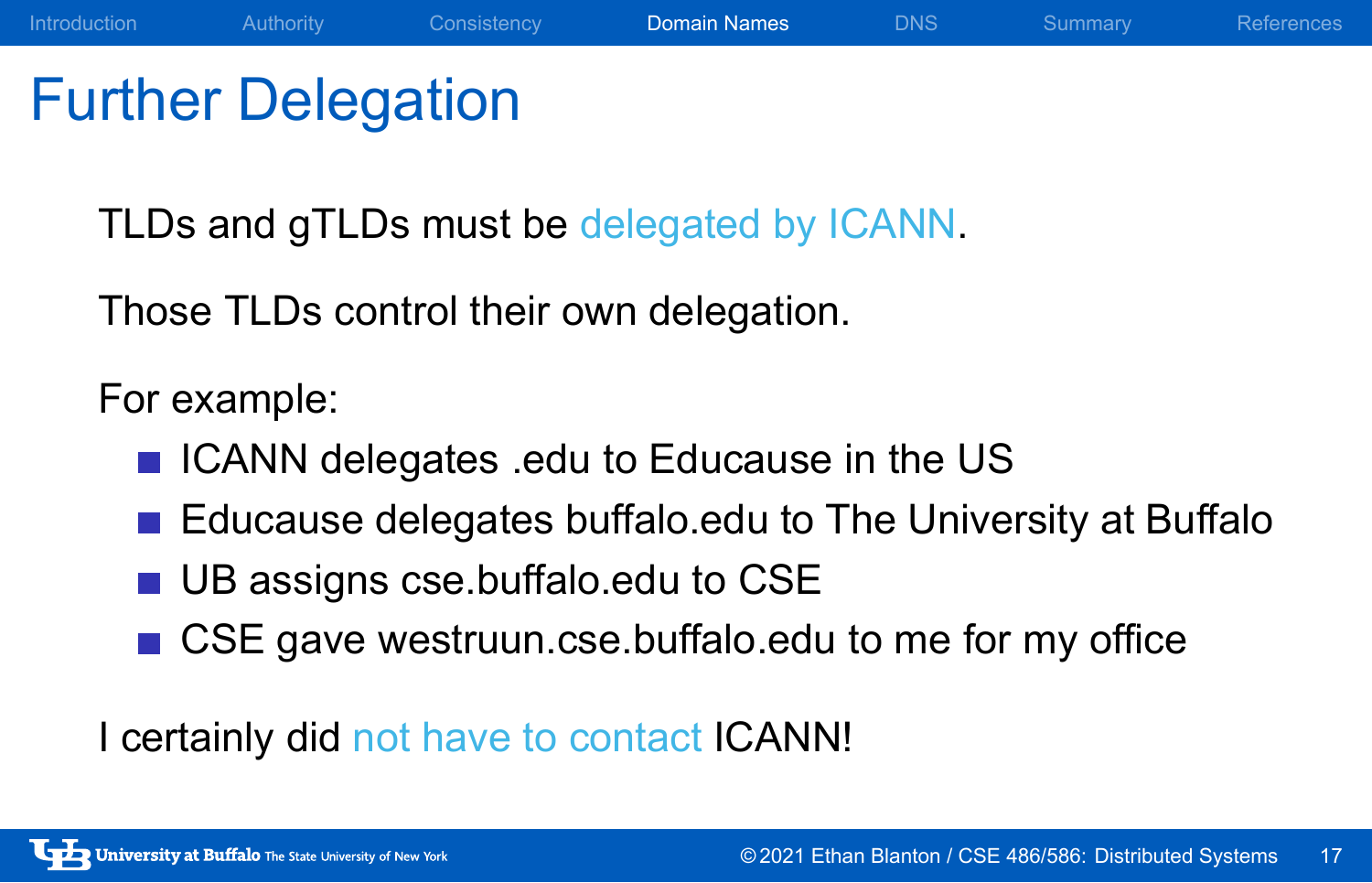### Introduction a Authority Consistency **Domain Names** DNS Summary References Delegation Examples

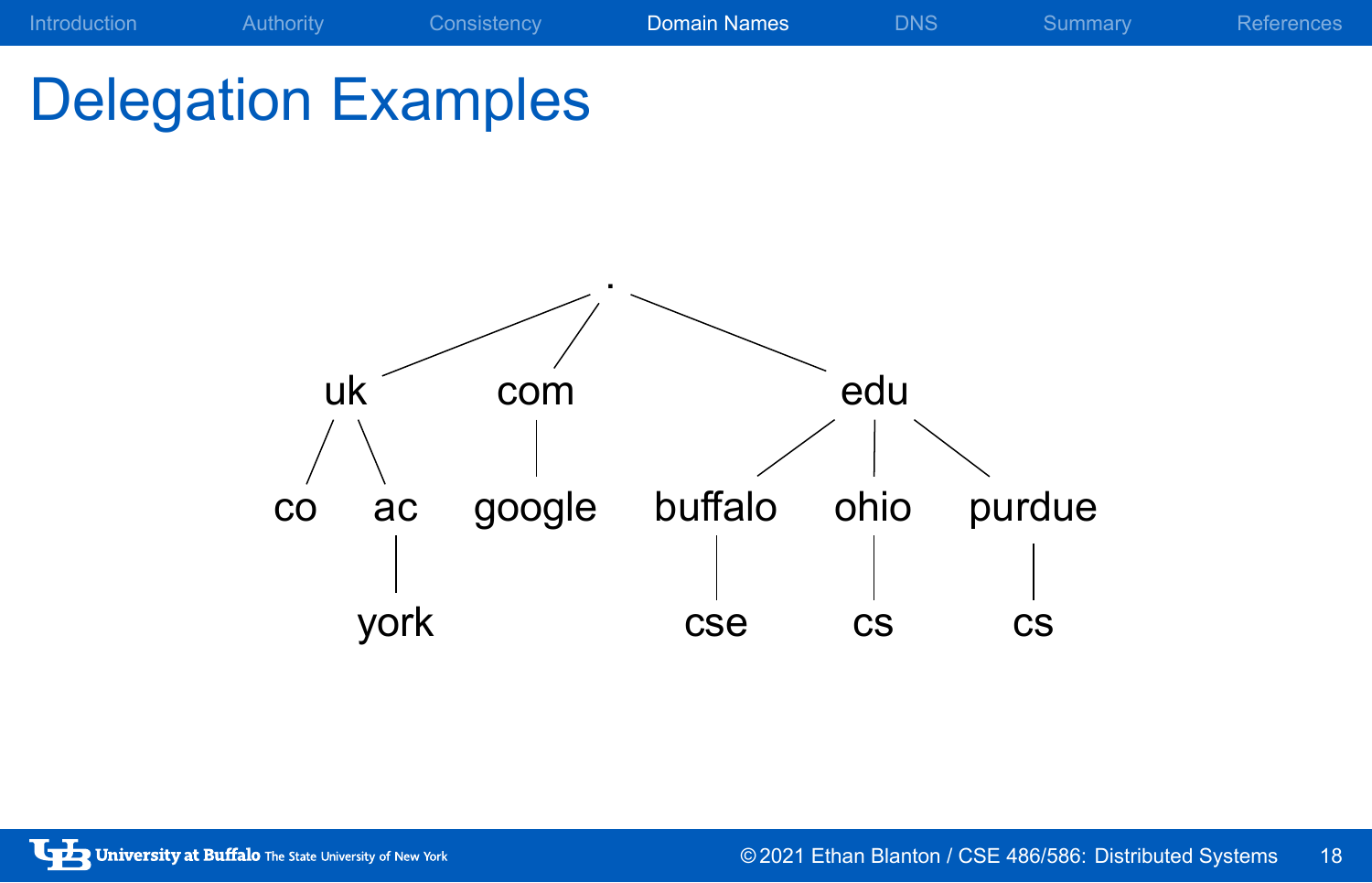### The Benefits of Hierarchy

This hierarchical delegation of authority is efficient.

The formation of new TLDs is rare:

- Recognized countries change very slowly
- **gTLDs are intentionally expensive and require approval**

Introduction Authority Consistency **Domain Names** DNS Summary References

Registration of individual domains is more common.

Creation of names within domains is even more common!

This pushes name management closer to the users.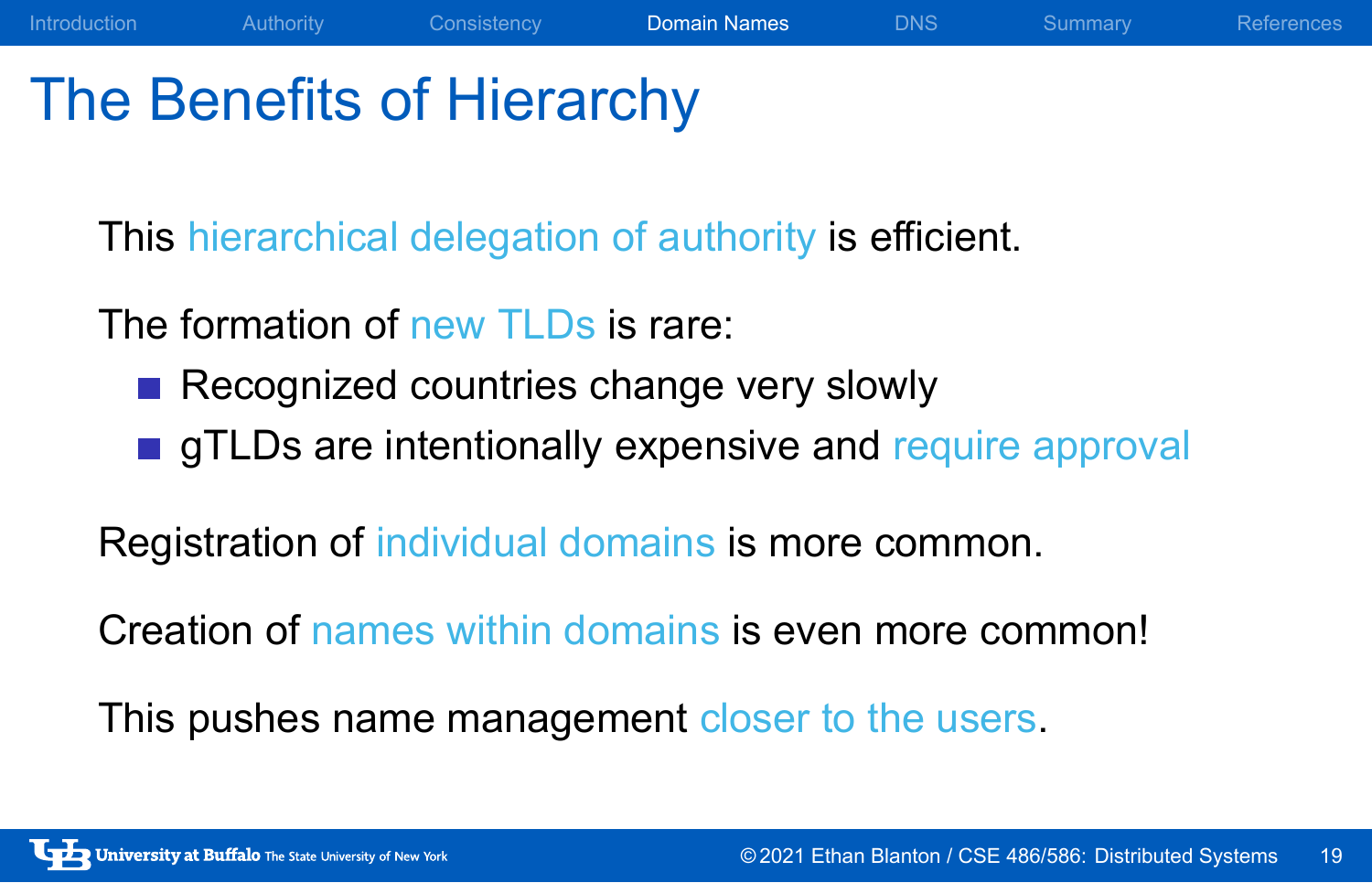# The Domain Name System

The Domain Name System [7] is a distributed database.

Introduction Authority Consistency Domain Names DNS Summary References

It handles:

- Mapping domain names to IP addresses
- Delegating authority to the domain owners
- Controlling caching
- **Load balancing**

It has been running in a backward-compatible fashion for 30+ years!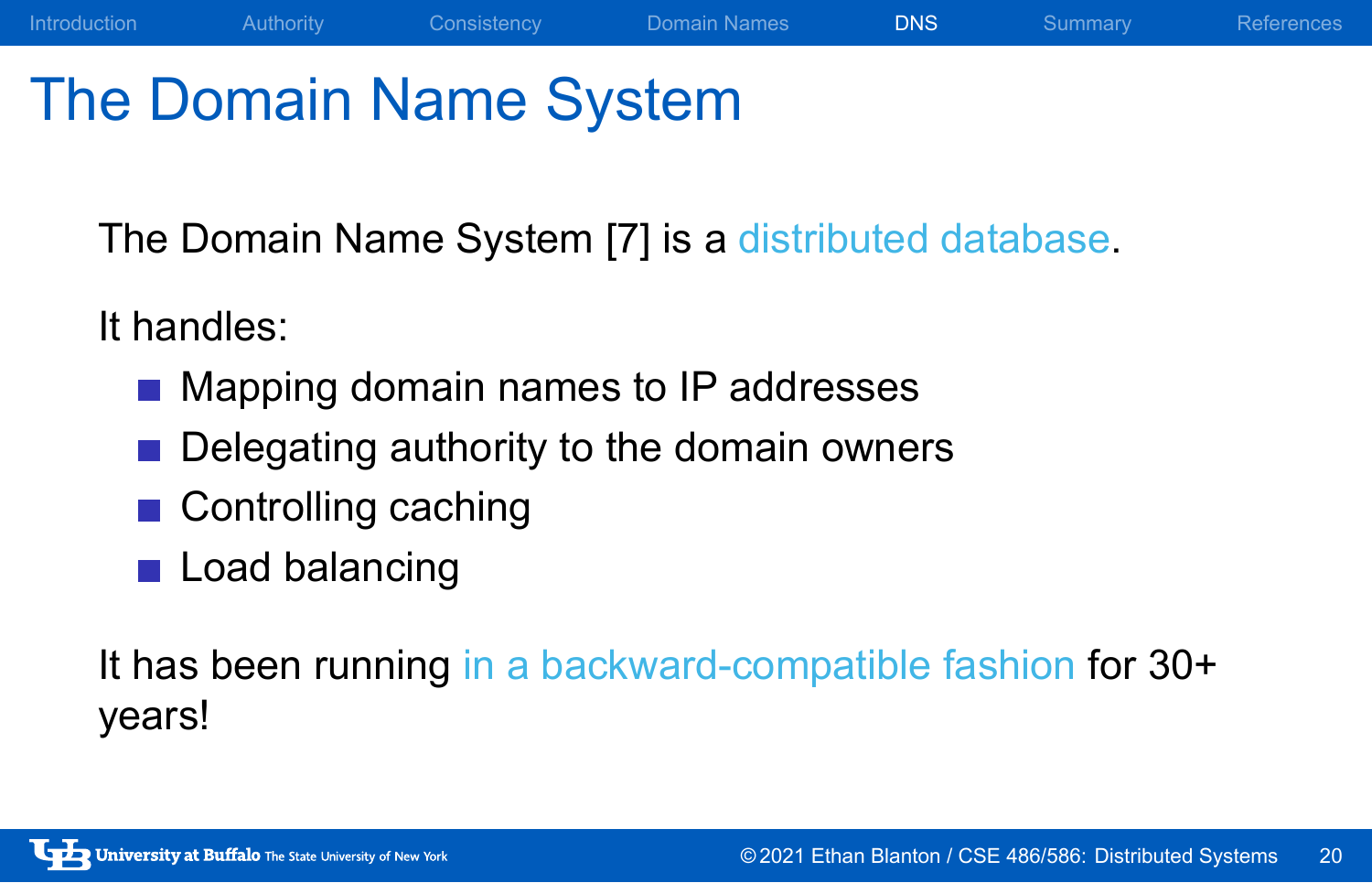## Zones

Each delegation is called a zone.

We already talked about the root zone.

It is served by thirteen servers, named A-M. Each one is a distributed cluster.

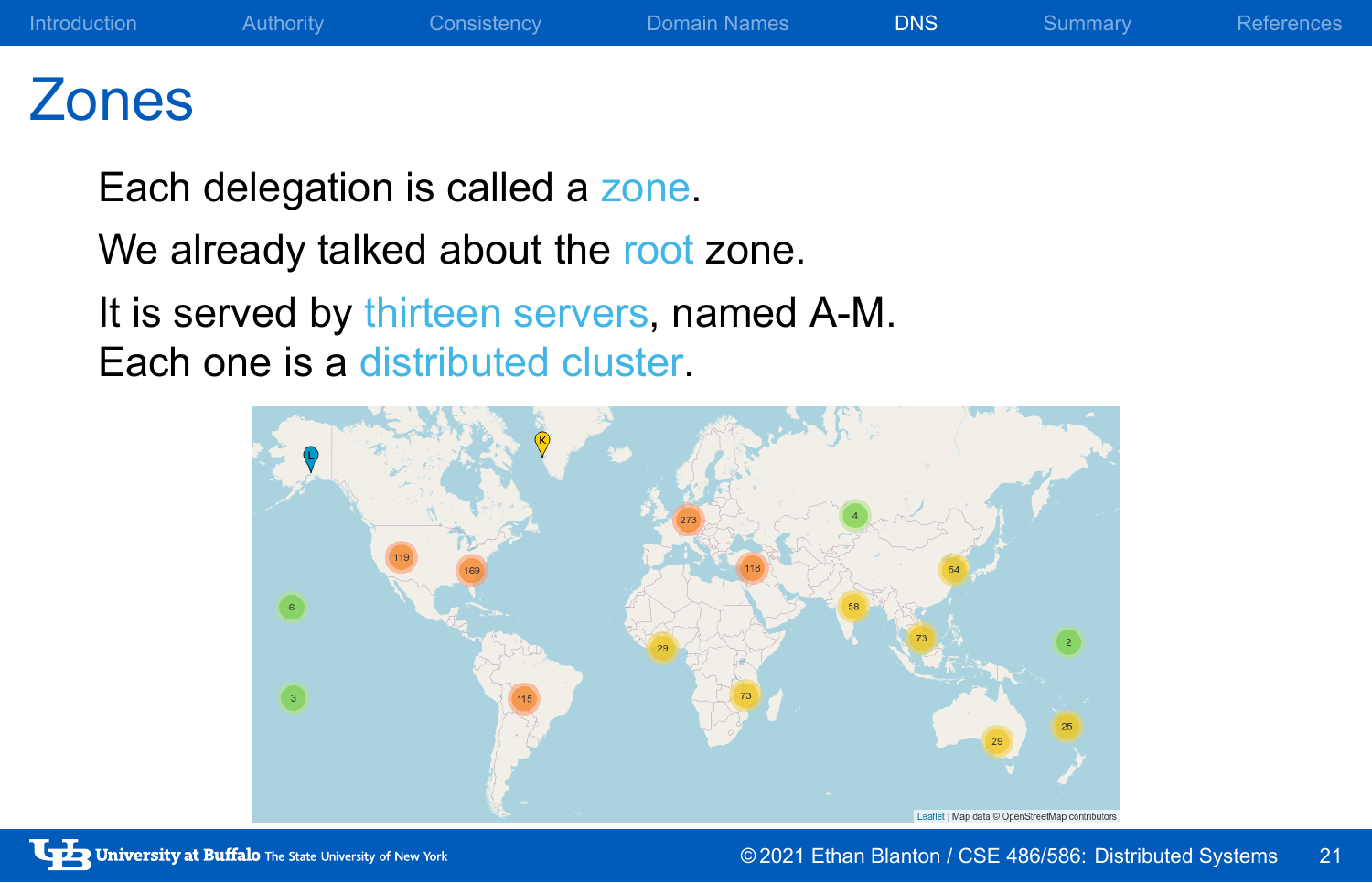### DNS Servers

The database is served by DNS servers around the Internet.

Each server can:

- Serve one or more zones authoritatively
- Serve zones or records non-authoritatively
- Cache DNS information

Authoritative servers are delegates for the zone.

Non-authoritative servers spread the load.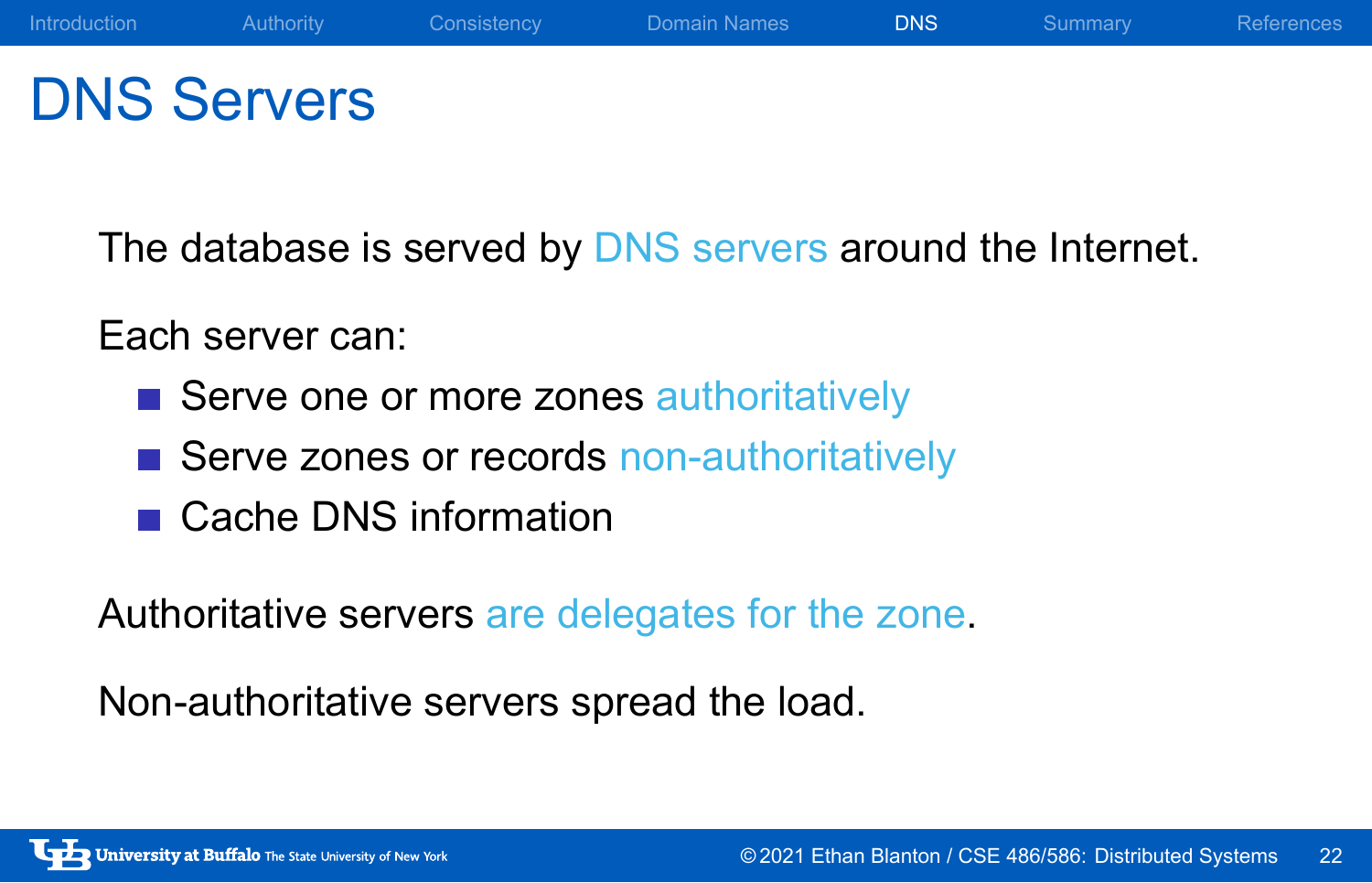## Zone Start of Authority

Each zone begins with a Start of Authority record.

The Start of Authority record defines:

 $\blacksquare$  The serial number of the zone data This increases monotonically as the zone changes

Introduction Authority Consistency Domain Names DNS Summary References

- Cache timeouts and parameters
- The primary DNS server for the zone

SOA records are how delegation of zone management is handled.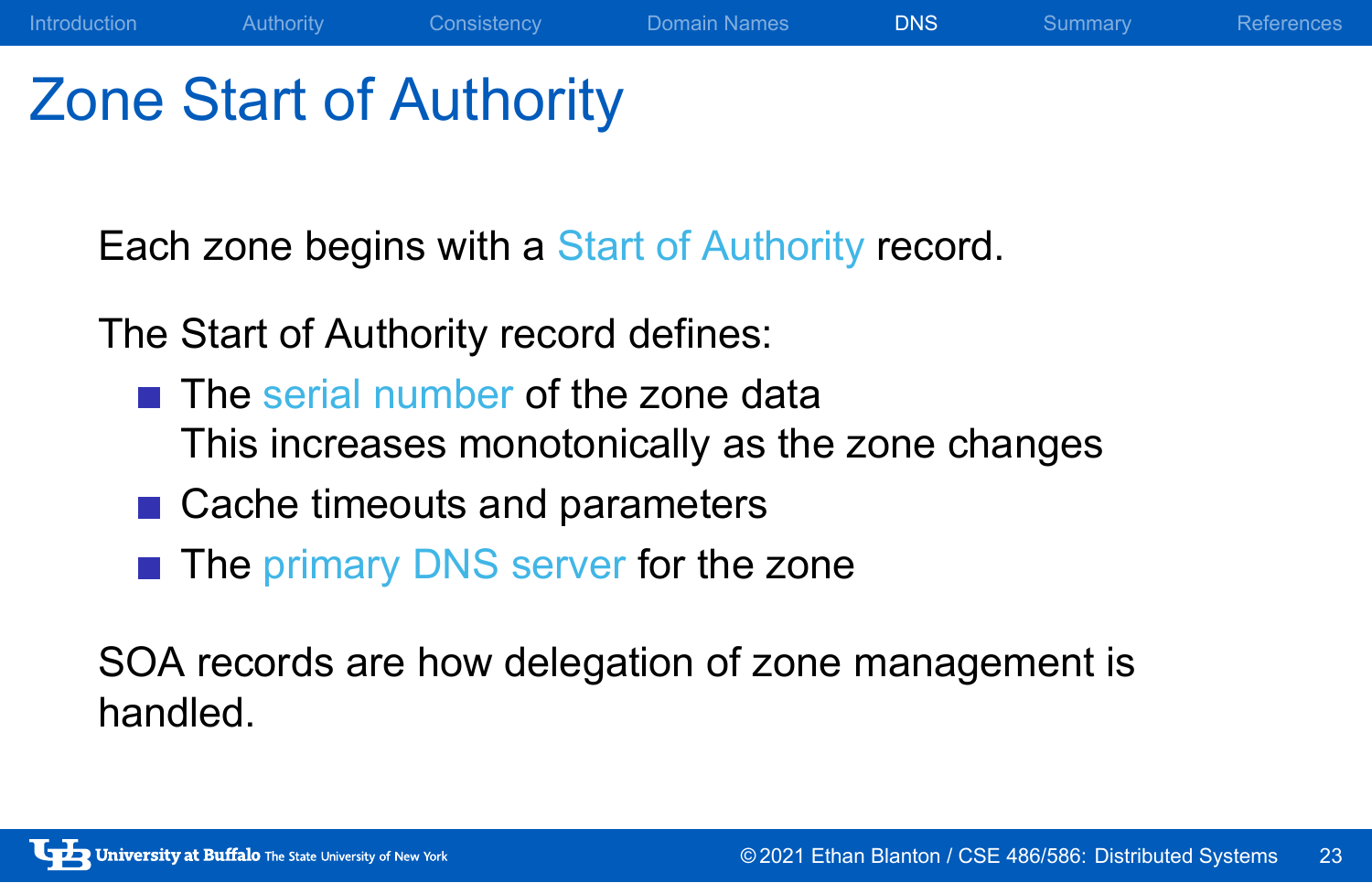#### Resource Records

The database is made up of resource records.

Resource records bind names to values.

Typically those values are addresses or other names.

#### Examples:

- A records bind names to IPv4 addresses
- NS records bind DNS servers to domain names
- MX records bind mail servers to domain names

Arbitrary information can be bound into the DNS system.

This is used for distributing public keys, fighting spam, …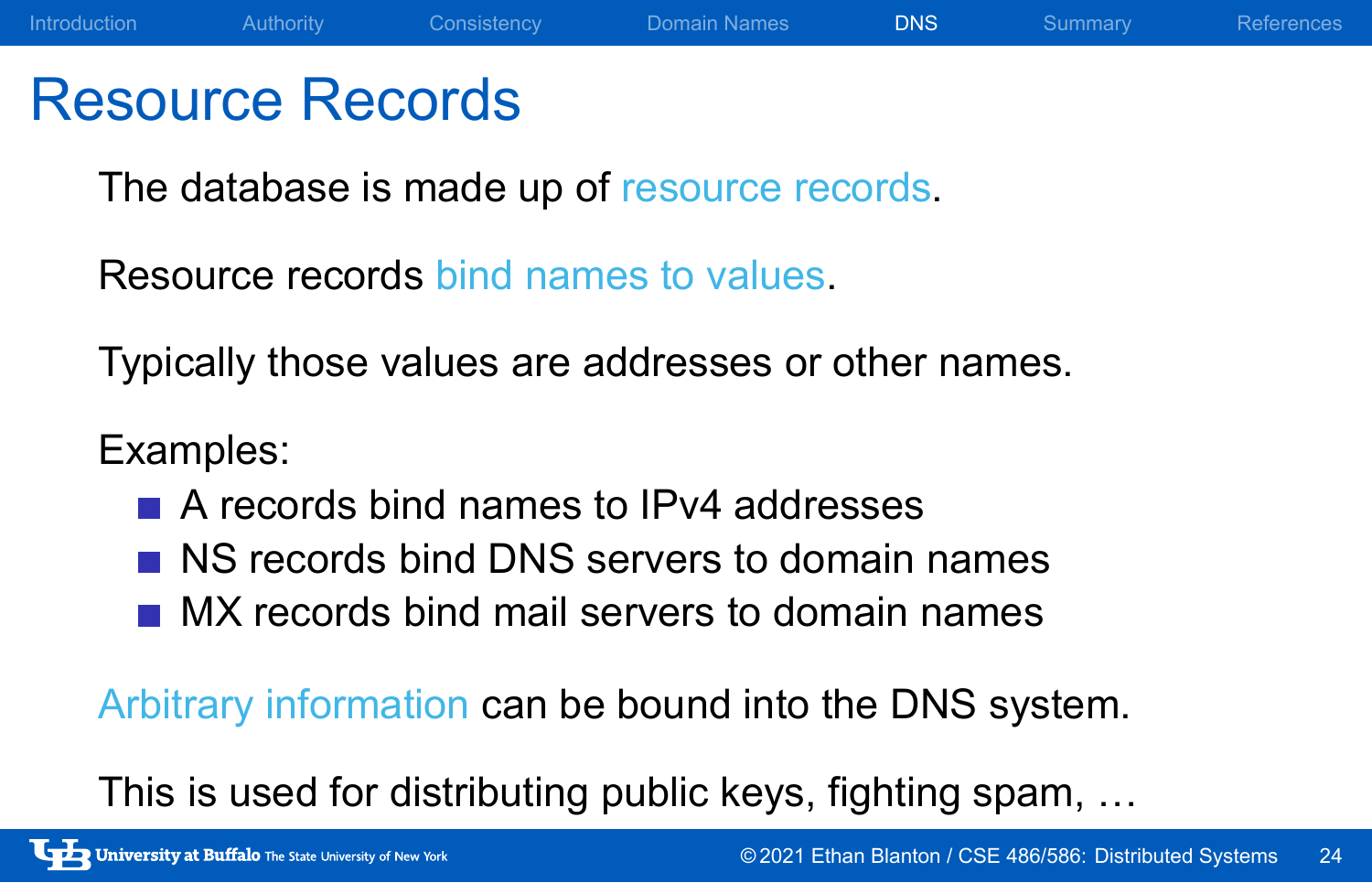# Querying the Database

There are two kinds of DNS queries:

Recursive: DNS servers walk the hierarchy to find a binding for a querent

Introduction Authority Consistency Domain Names DNS Summary References

Iterative: A querent walks the hierarchy to find a binding.

Typically end hosts perform recursive queries.

This maximizes caching benefits.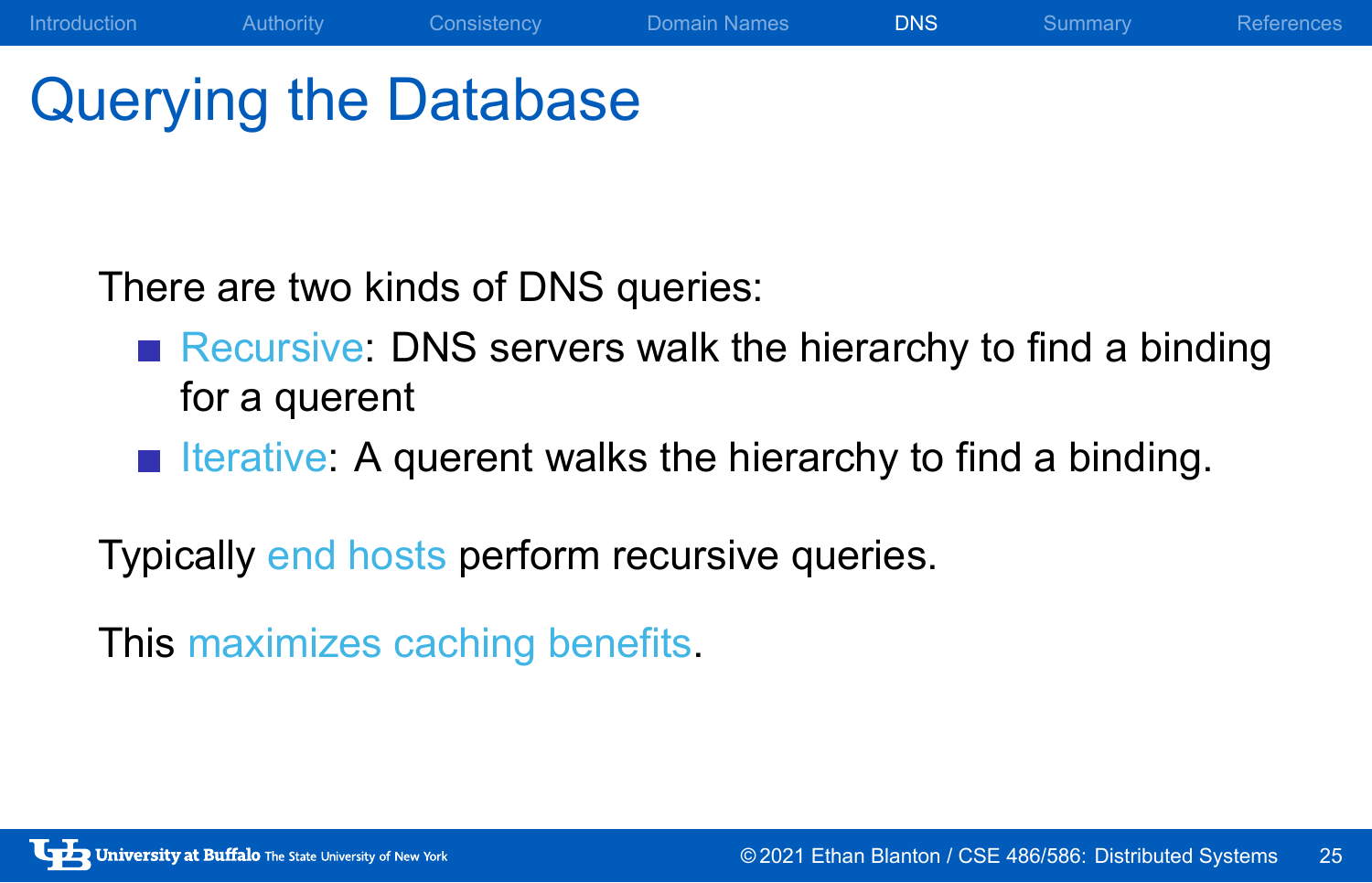

© 2021 Ethan Blanton / CSE 486/586: Distributed Systems 26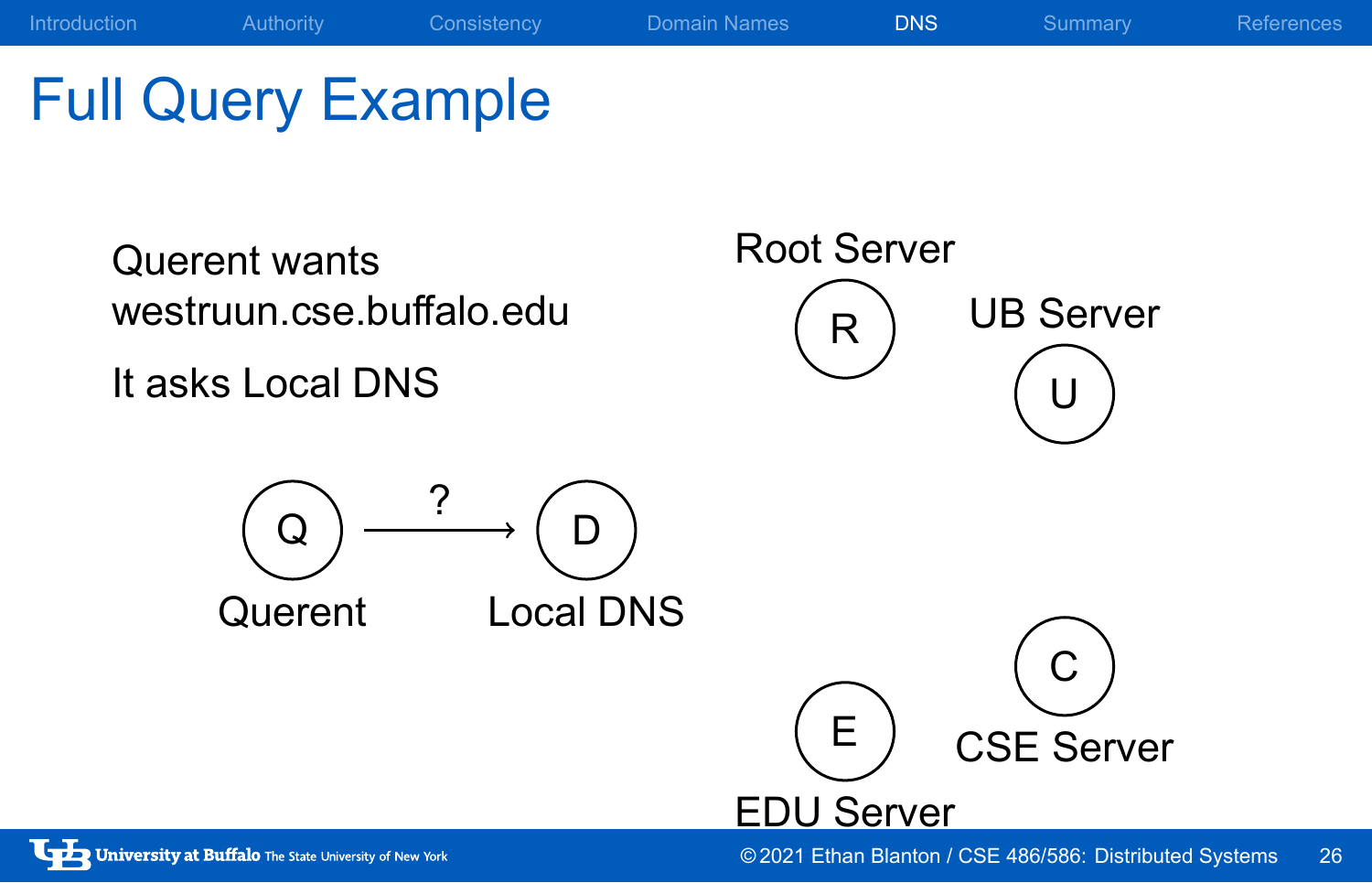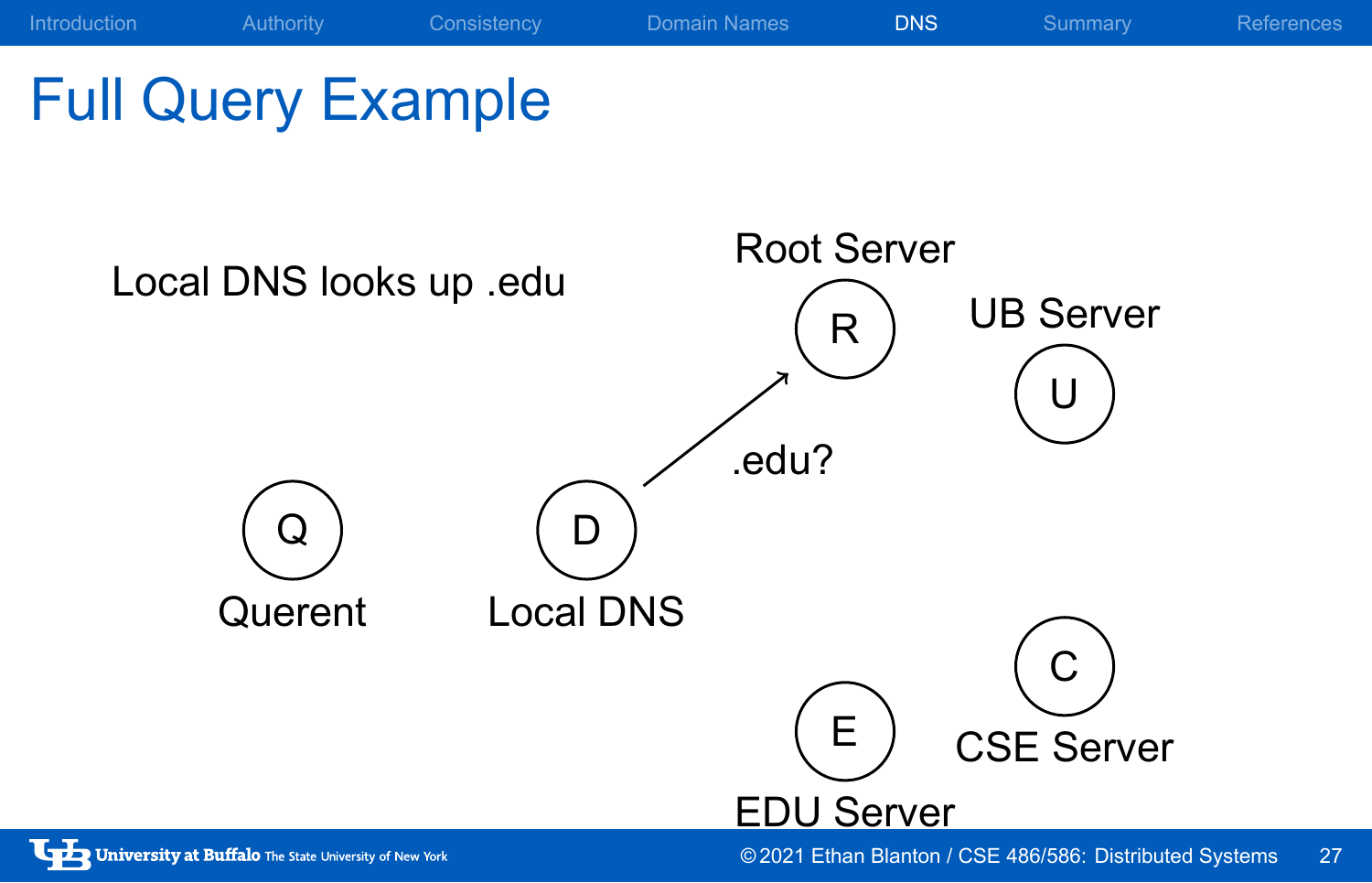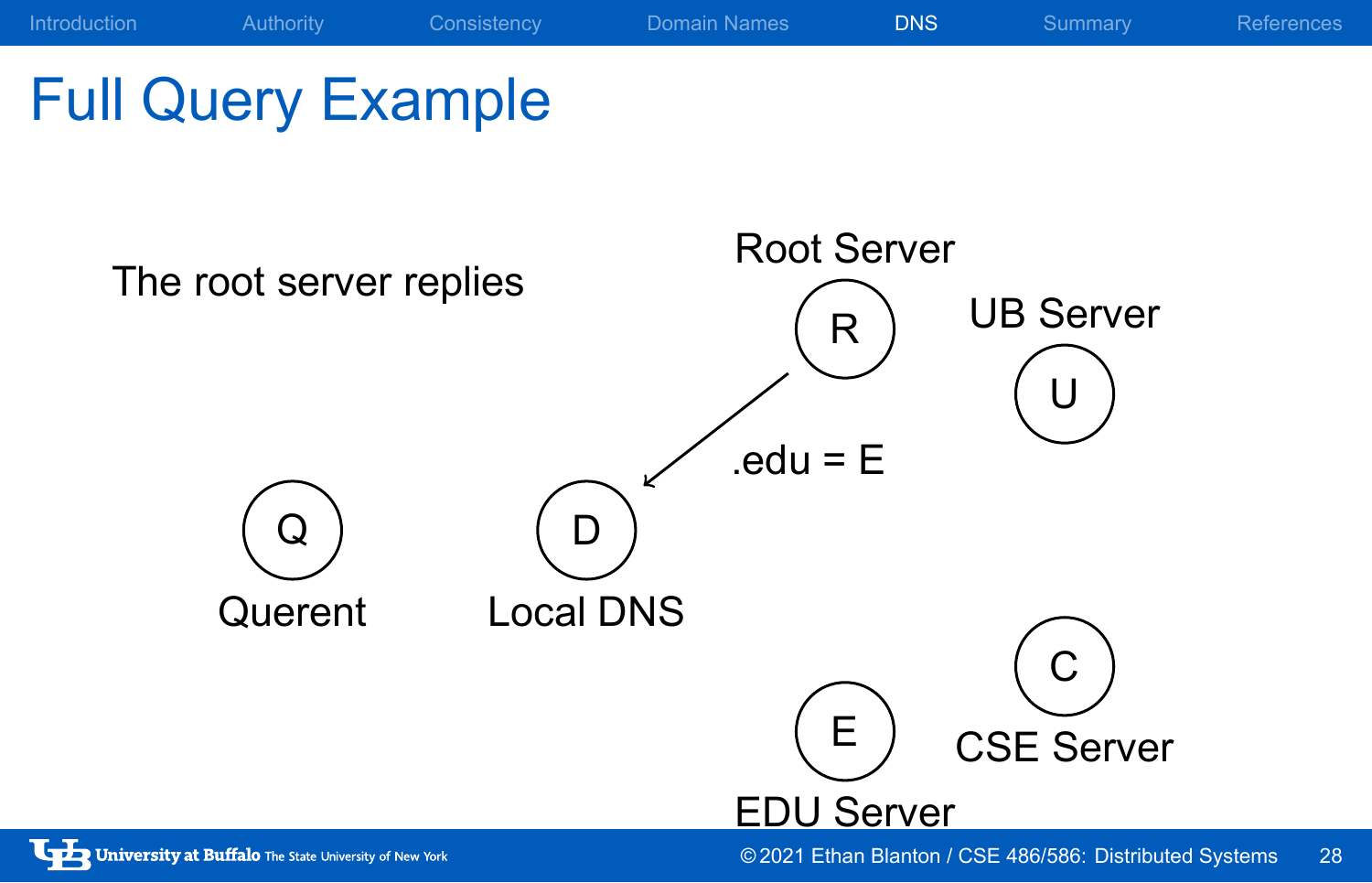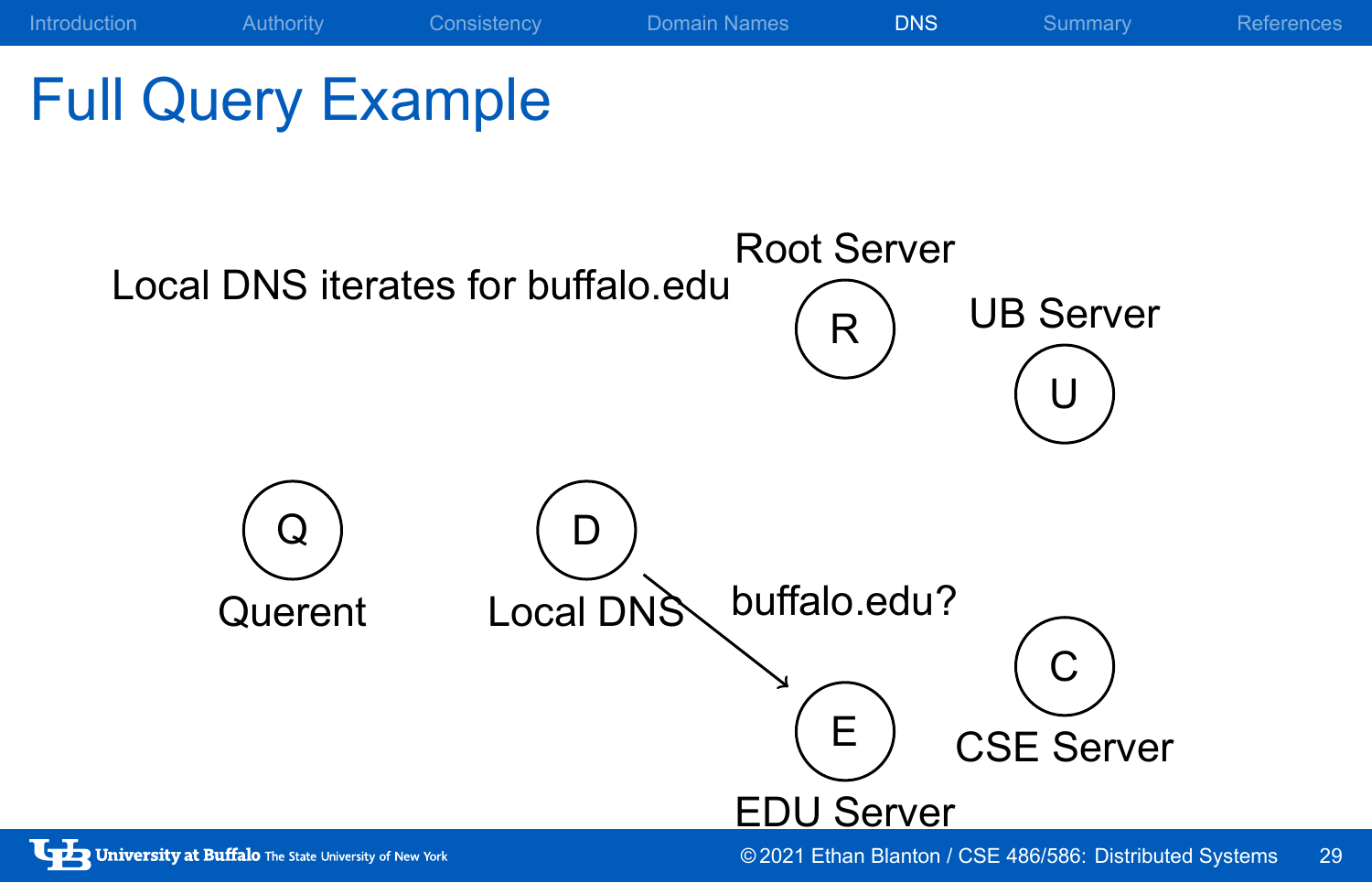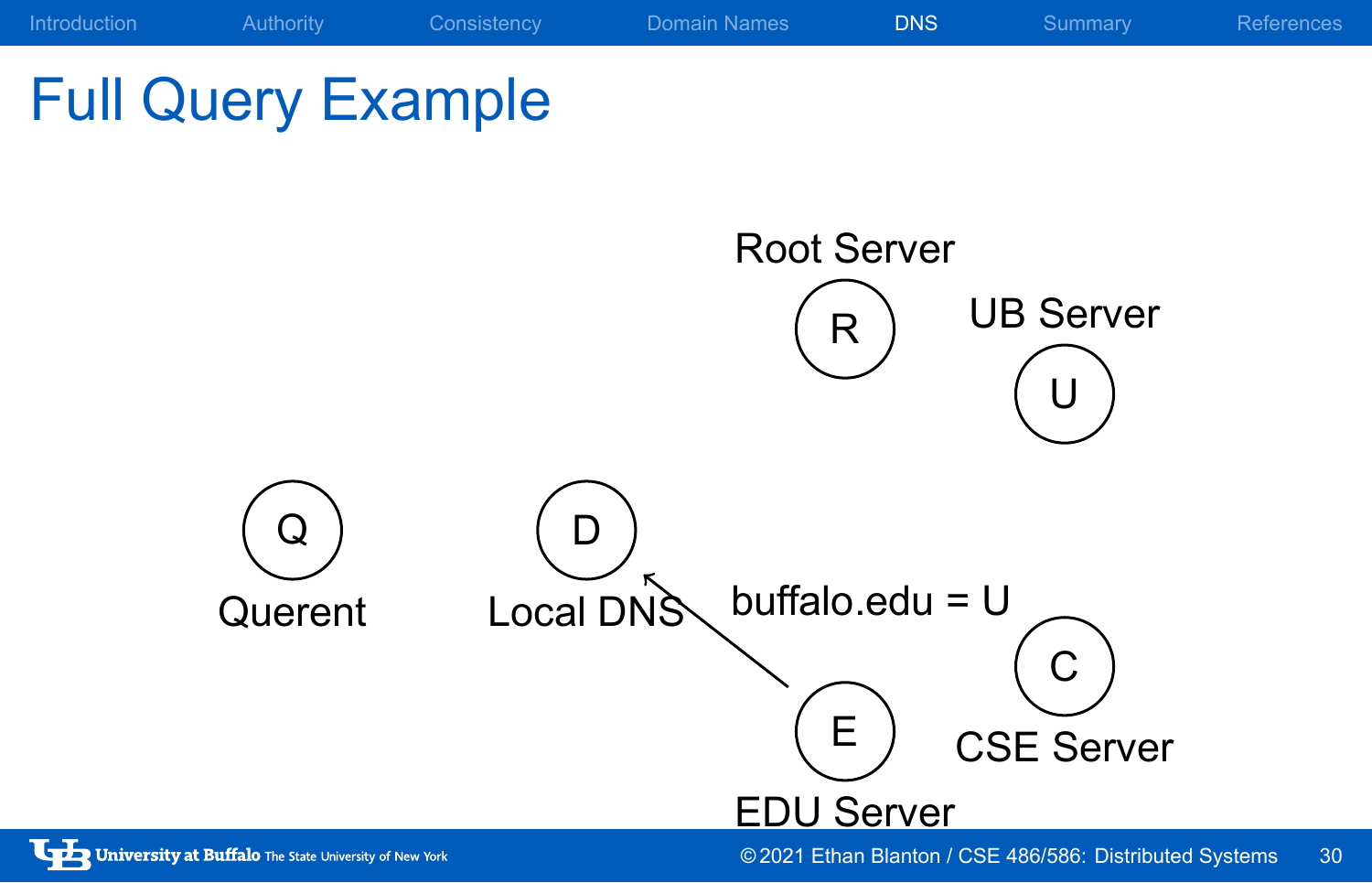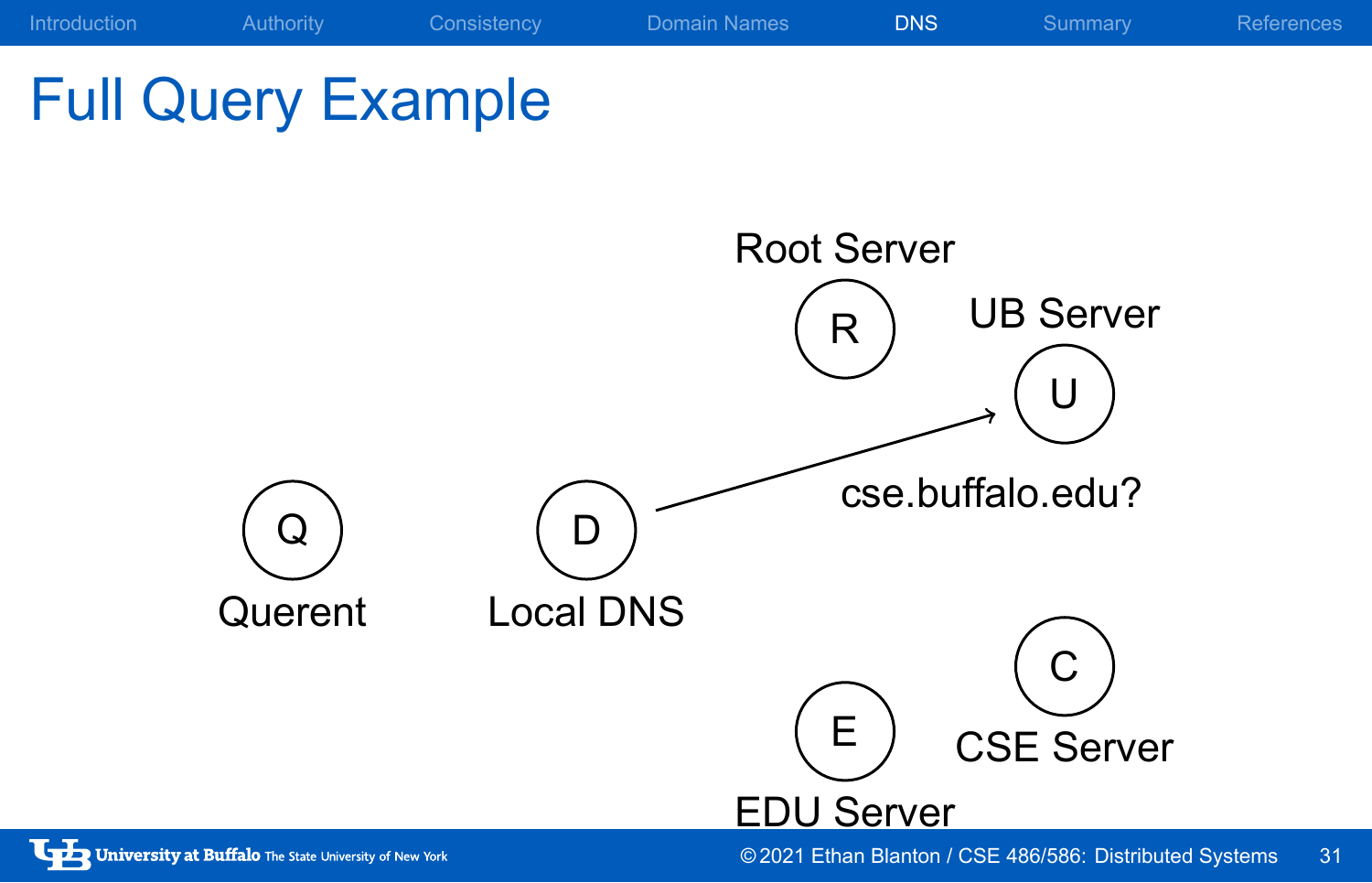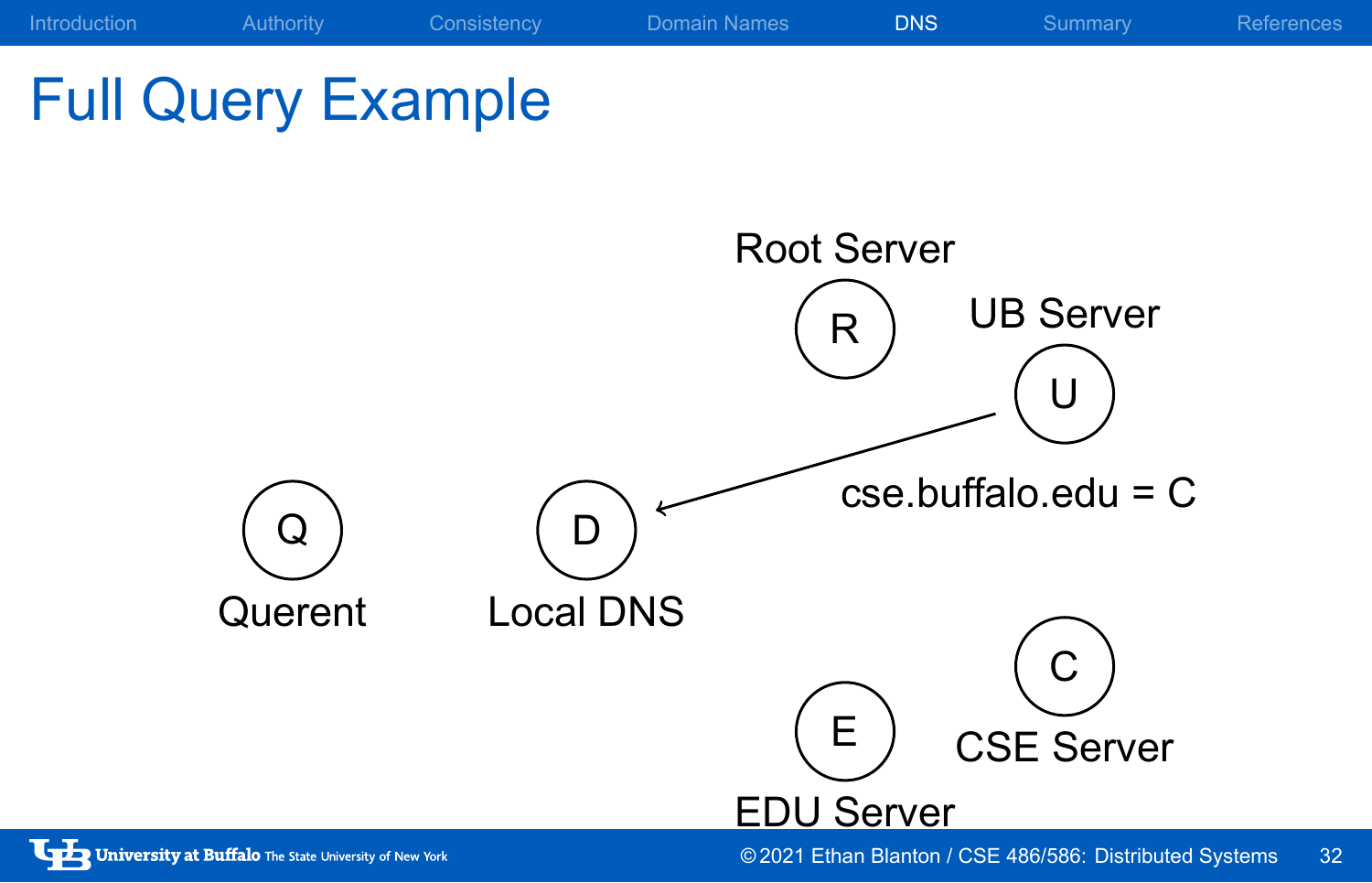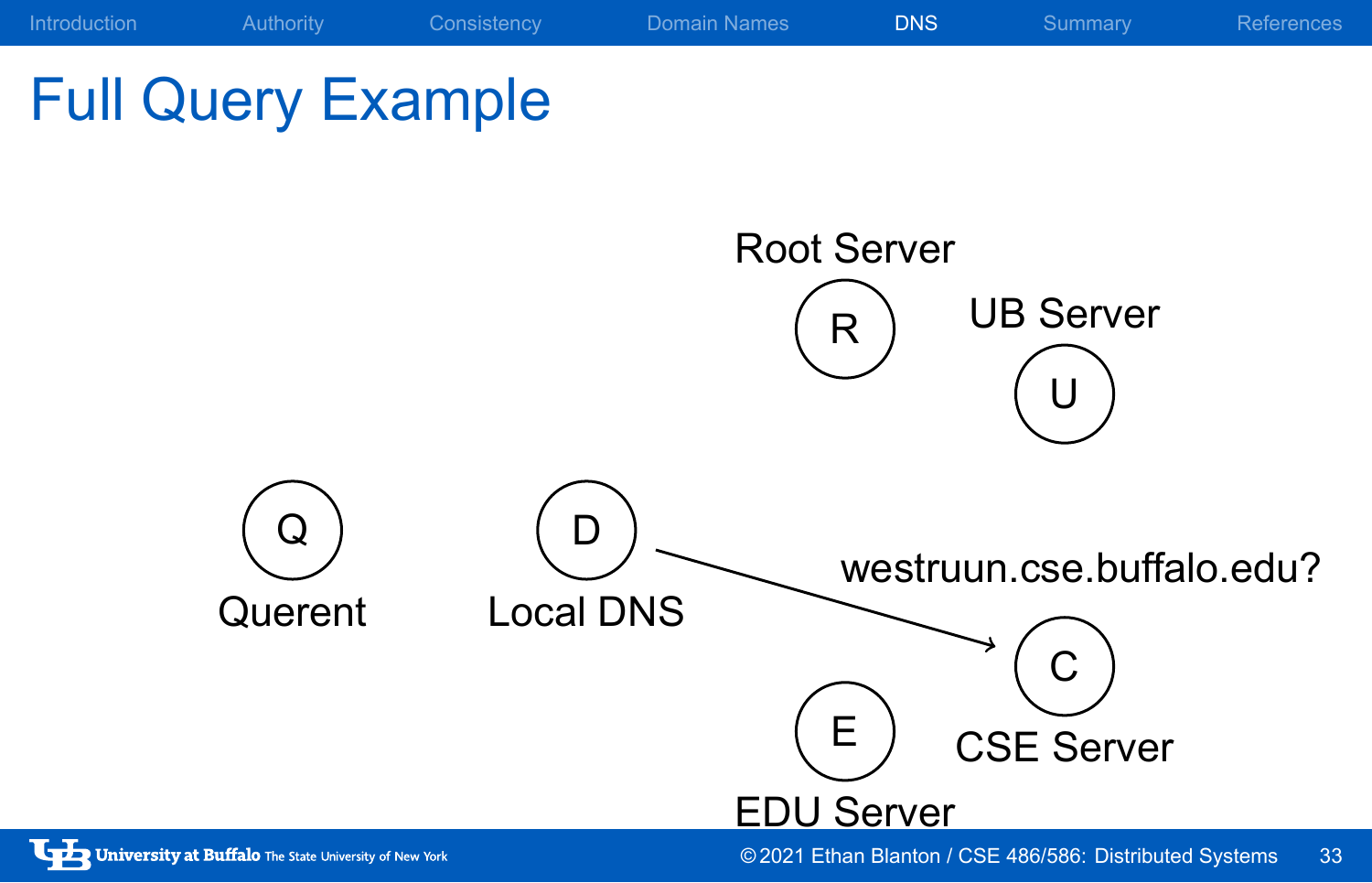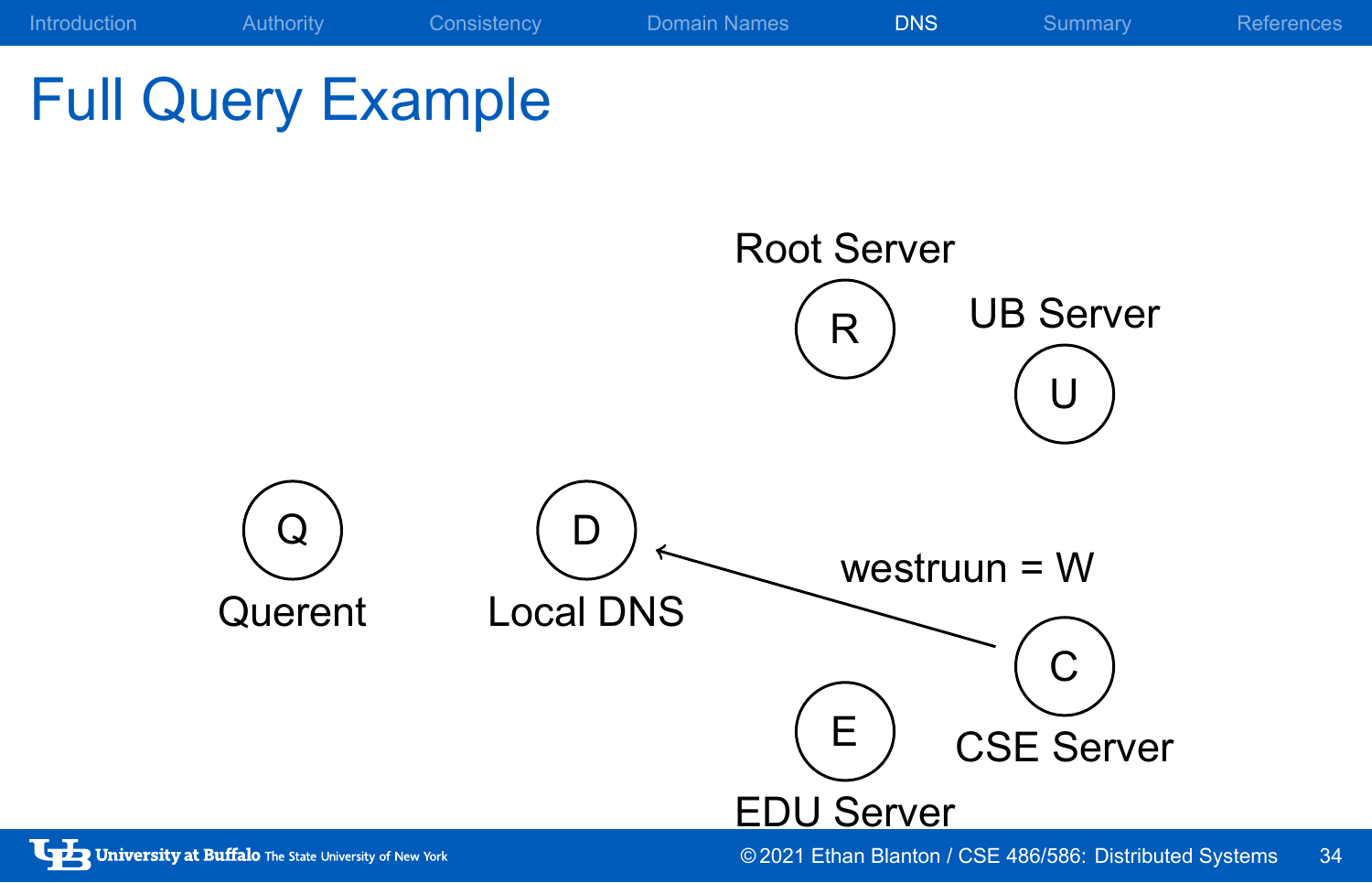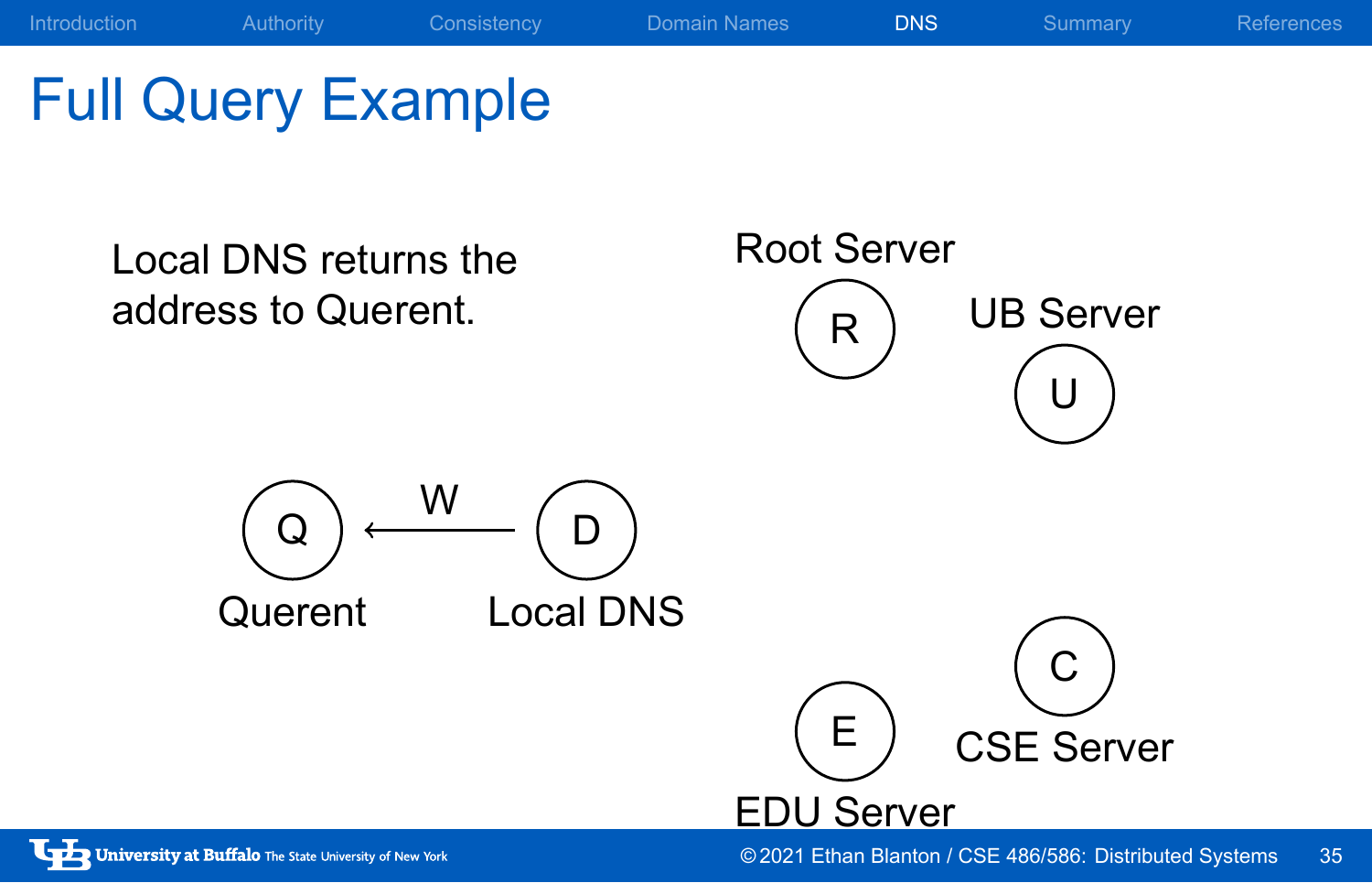# **Performance**

This process can take a long time!

A complete iterative lookup can take hundreds of ms or more.

Introduction Authority Consistency Domain Names DNS Summary References

This is why caching is important!

If the local DNS server caches intermediate lookups, looking up (*e.g.*) www.cse.buffalo.edu next will be much faster!

However, caches have to time out so that names can change.

Balancing these things can be tricky.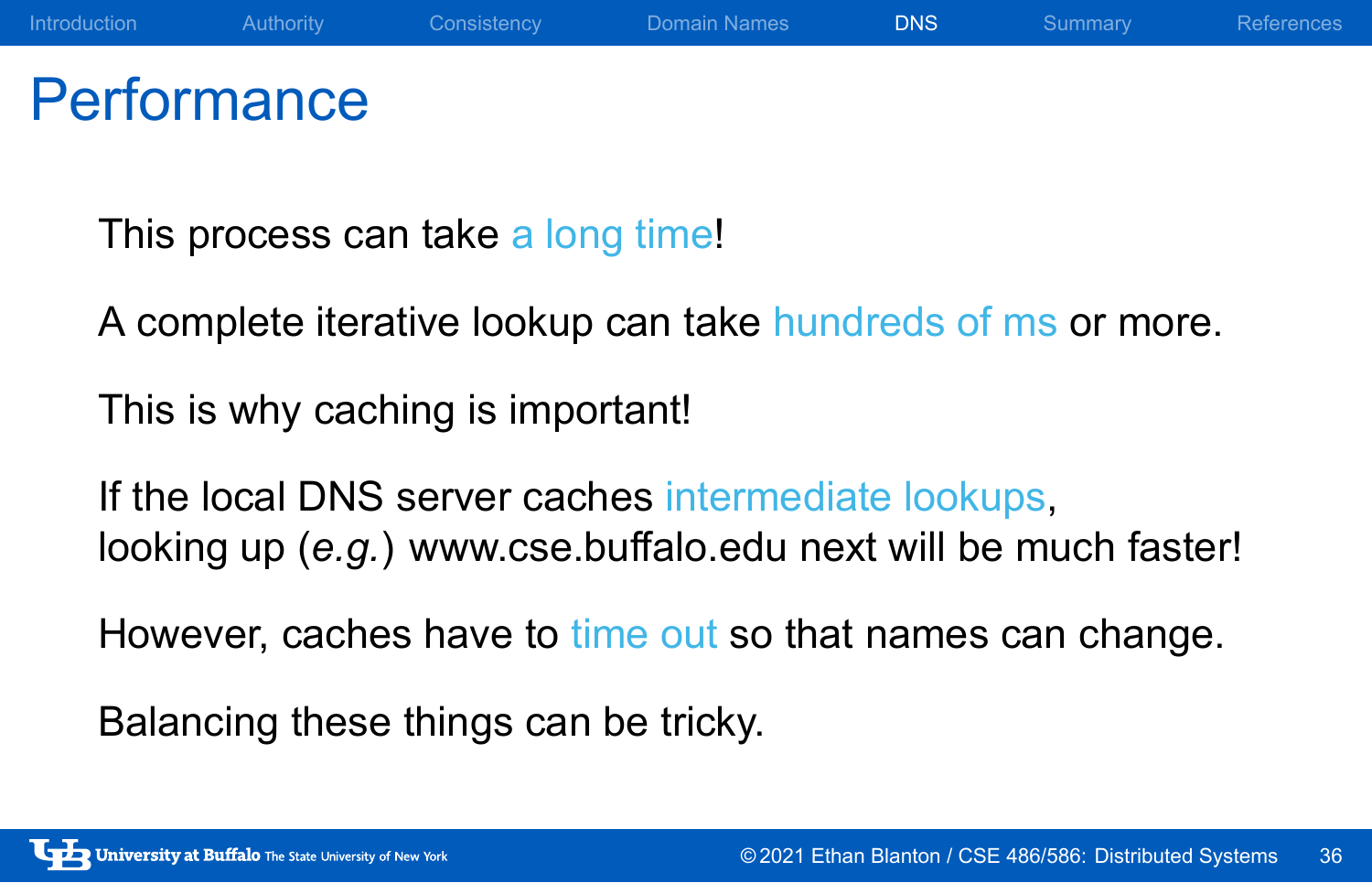### **Reliability**

A single host lookup can require many servers.

That is many possible points of failure!

This is solved through redundancy:

```
$ host -t NS cse . buffalo . edu
cse . buffalo . edu name server dns02 . buffalo . edu .
cse . buffalo . edu name server dns01 . buffalo . edu .
cse . buffalo . edu name server dns04 . buffalo . edu .
cse . buffalo . edu name server dns03 . buffalo . edu .
```
Any one of those servers can serve cse.buffalo.edu.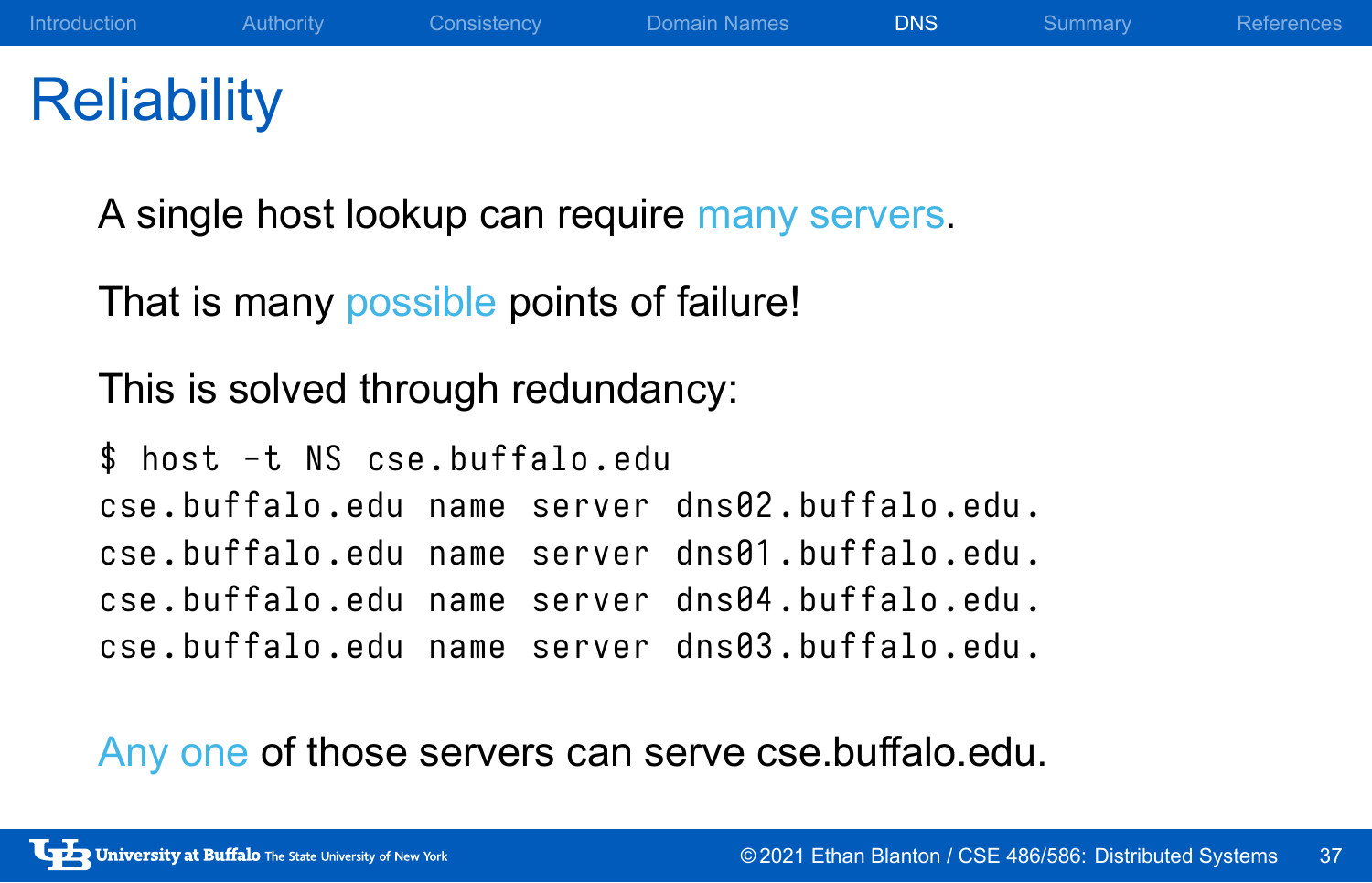# The Chicken and the Egg

A DNS client needs to know the IP address of its server.

Introduction Authority Consistency Domain Names DNS Summary References

DNS client use servers to find IP addresses.

A DNS server needs to know the root servers.

The root servers are a.root-servers.org, *etc.*

???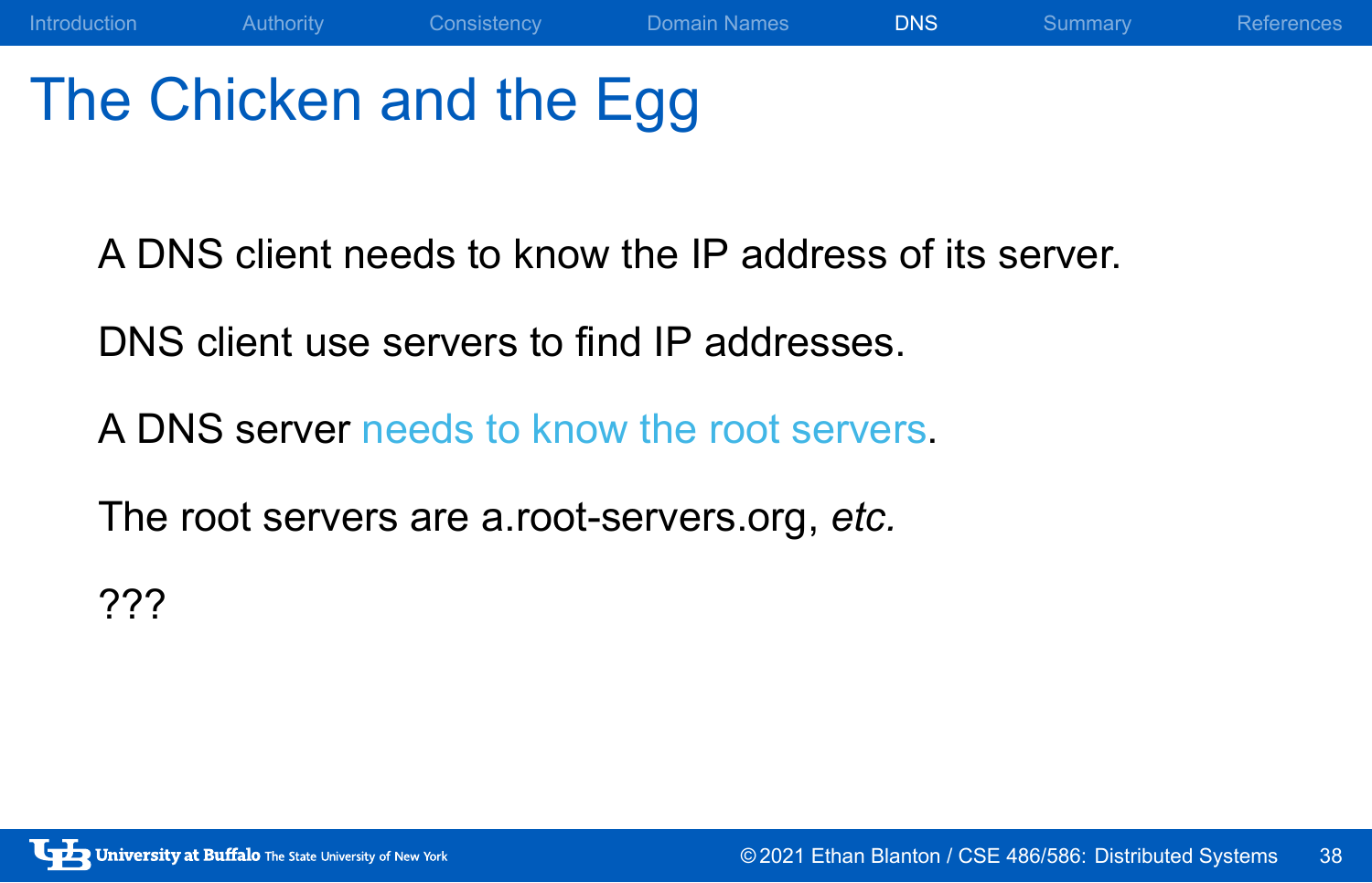# The Chicken and the Egg

A DNS client needs to know the IP address of its server.

Introduction Authority Consistency Domain Names DNS Summary References

DNS client use servers to find IP addresses.

A DNS server needs to know the root servers.

The root servers are a.root-servers.org, *etc.*

???

Some configuration still has to use IP addresses!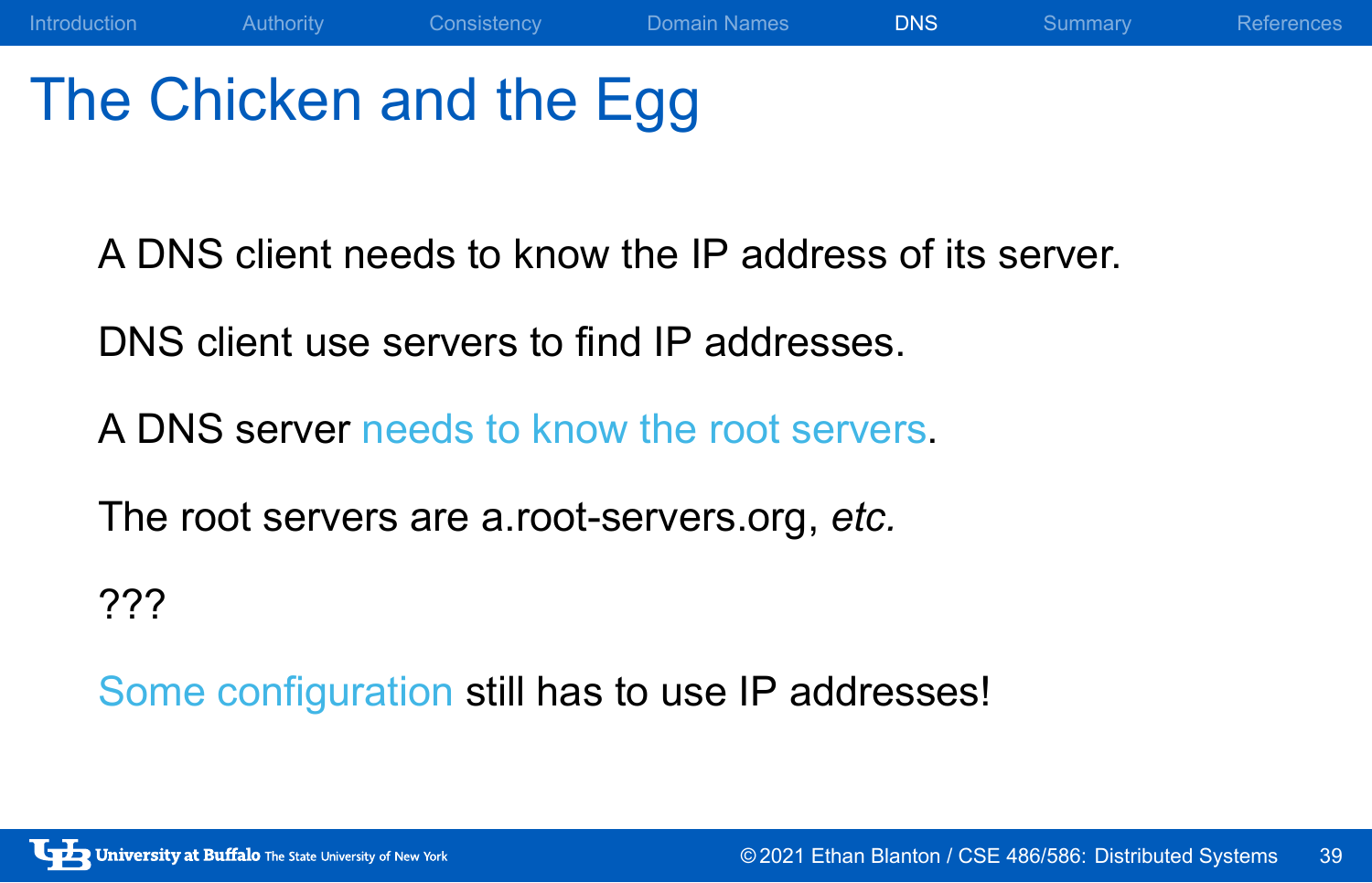# **Summary**

Naming is hard, and harder for distributed systems

Introduction Authority Consistency Domain Names DNS Summary References

- Naming can be:
	- Centralized at some authority
	- Delegated hierarchically
	- **Distributed via global uniqueness**
- **DNS** is a global distributed database that:
	- Delegates authority
	- **Provides redundancy**
	- **Uses caching to improve performance**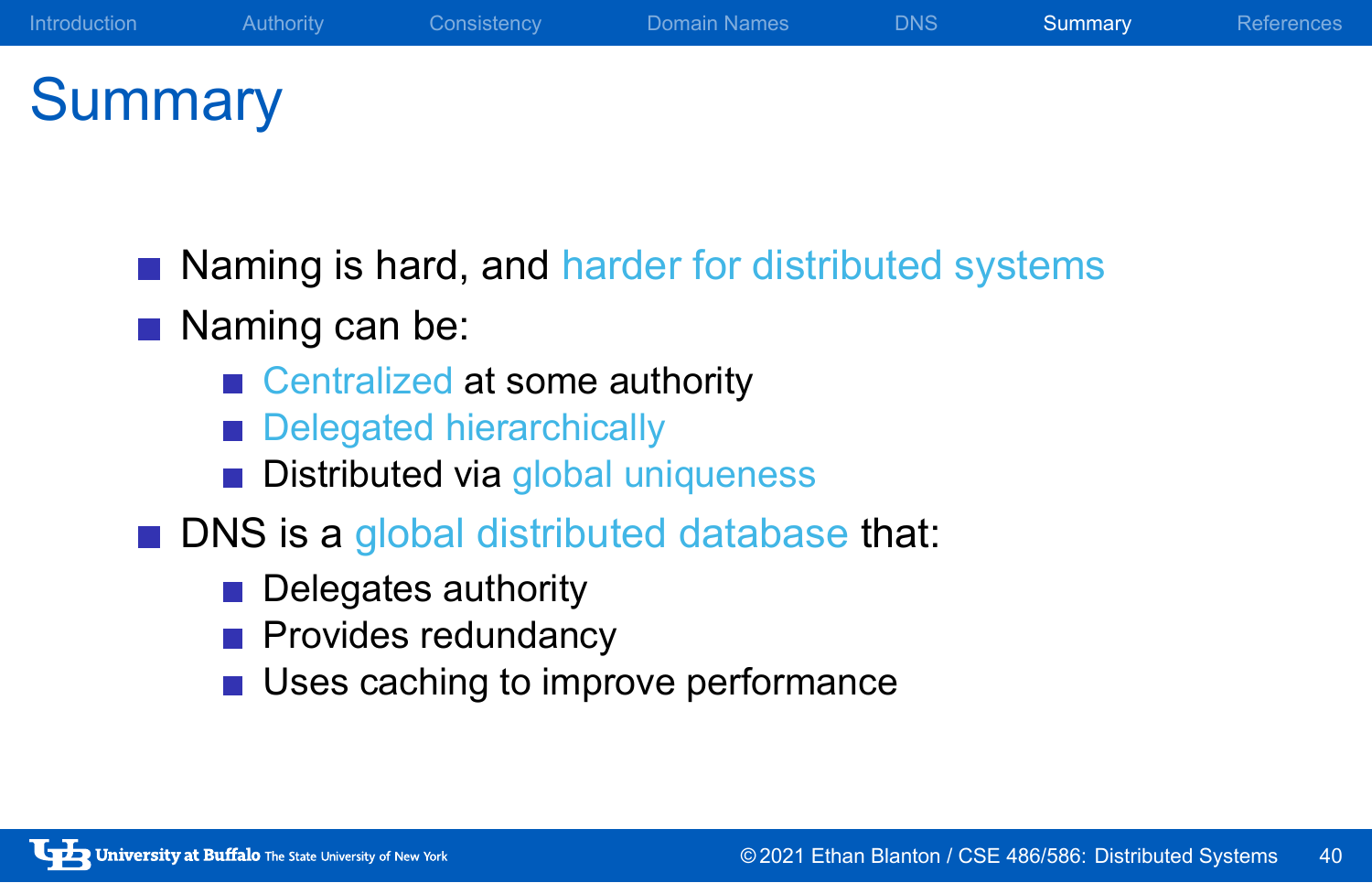# Next Time …

- Globally unique names
- Content-addressed naming

Introduction Authority Consistency Domain Names DNS Summary References

Distributed Hash Tables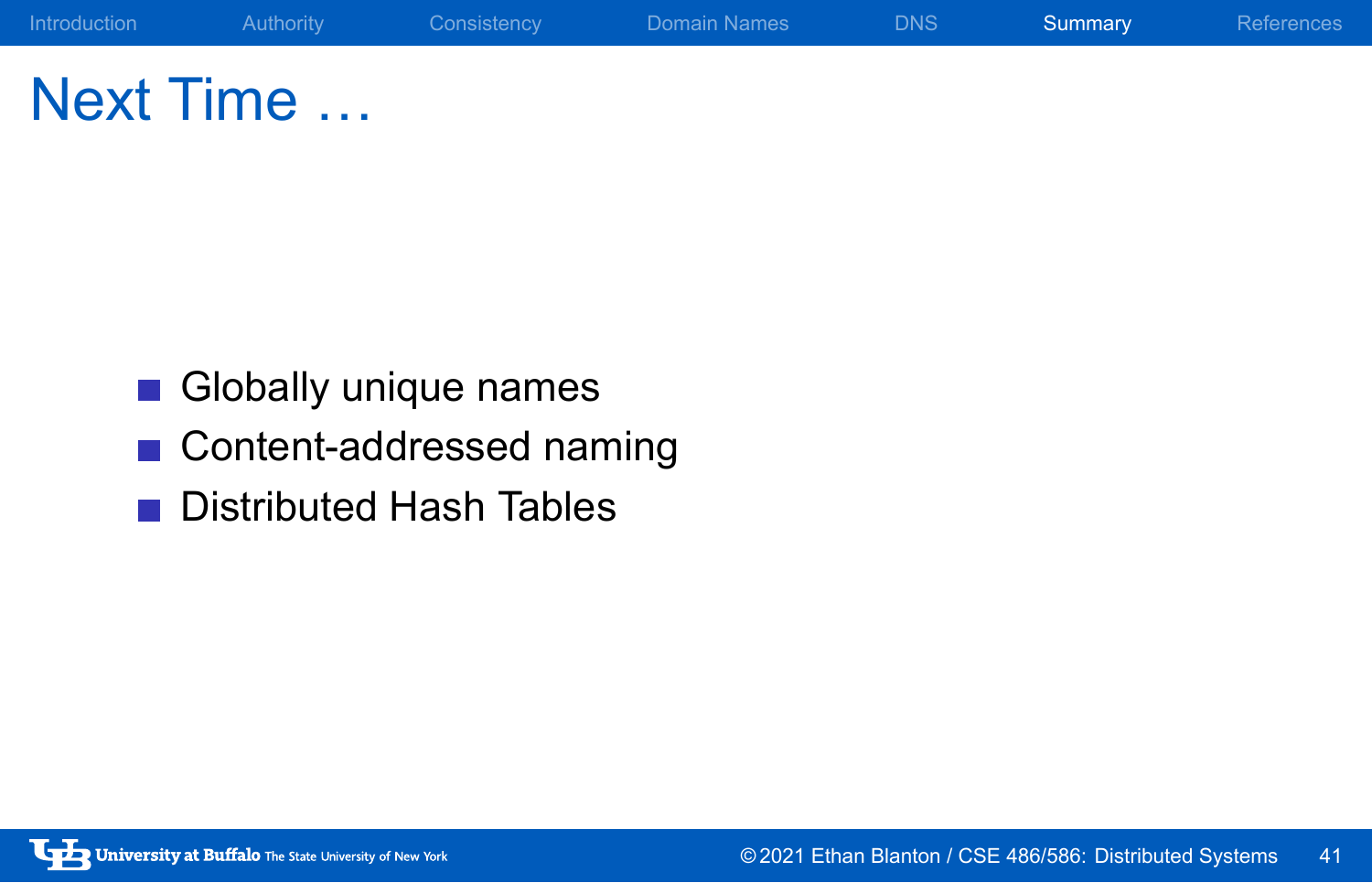#### References I

#### **Recommended Readings**

[7] Paul Mockapetris. *Domain Names — Concepts and Facilities*. RFC 1034. Nov. 1987. URL: https://www.rfc-editor.org/rfc/rfc1034.txt.

#### **Optional Readings**

[1] ISO 3166 Maintenance Agency. *Codes for the Representation of Names of Countries and their Subdivisions — Part 1: Country Code*. ISO 3166-1:2020. Aug. 2020. URL: https://www.iso.org/iso-3166-country-codes.html.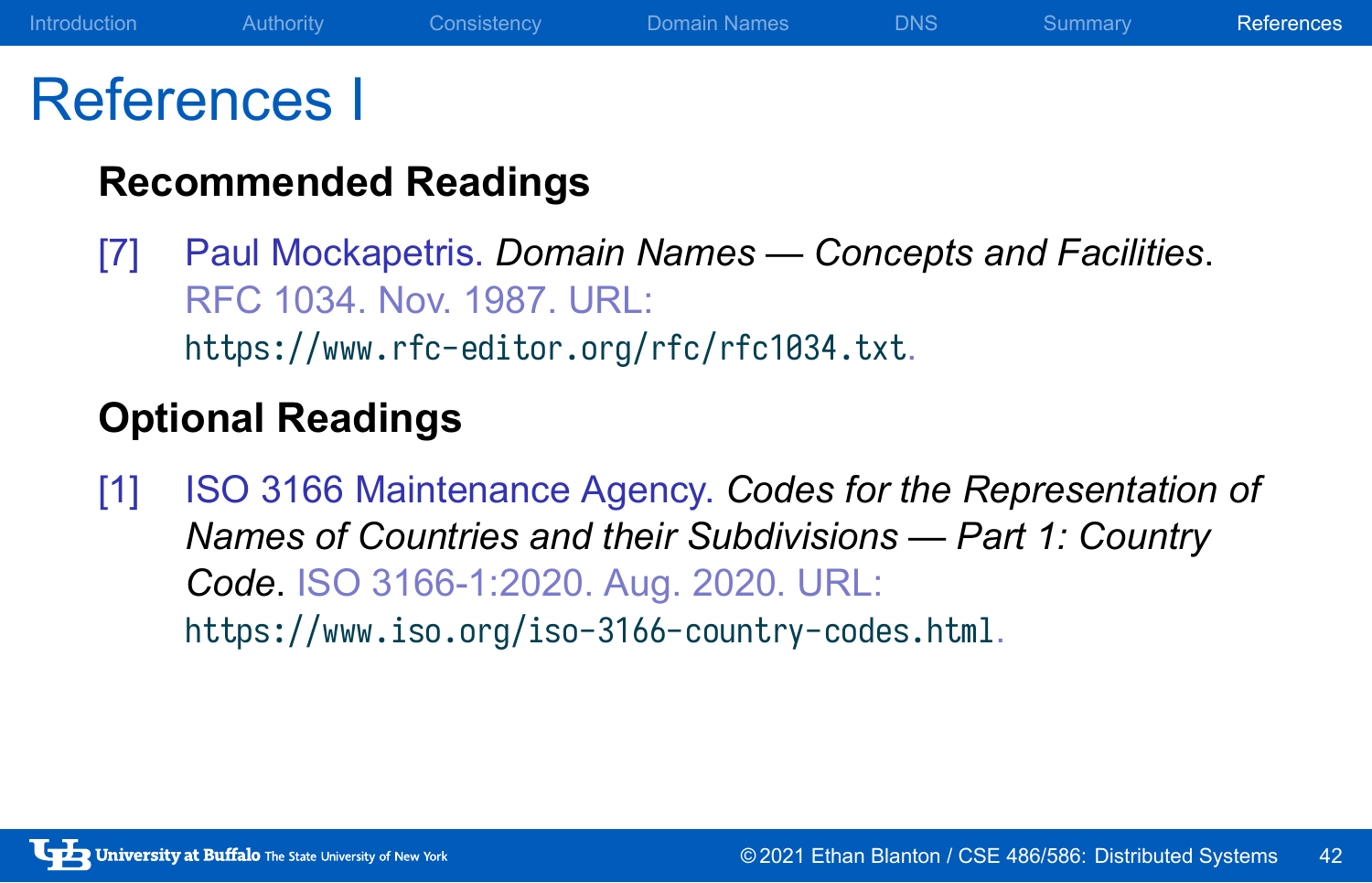## References II

[2] Internet Assigned Numbers Authority. *Service Name and Transport Protocol Port Number Registry*. URL: https://www.iana.org/assignments/service-names-portnumbers/service-names-port-numbers.xhtml.

Introduction Authority Consistency Domain Names DNS Summary References

- [3] Leon Bambrick. *Twitter Messsage*. Jan. 2015. URL: https://twitter.com/secretGeek/status/552779013890904064.
- [4] Ralph Droms. *Dynamic Host Configuration Protocol*. RFC 2131. Mar. 1997. URL: https://www.rfc-editor.org/rfc/rfc2131.txt.
- [5] Ken Harrenstien, Mary K. Stahl, and Elizabeth J. Feinler. *DOD Internet Host Table Specification*. RFC 952. Oct. 1985. URL: https://www.rfc-editor.org/rfc/rfc952.txt.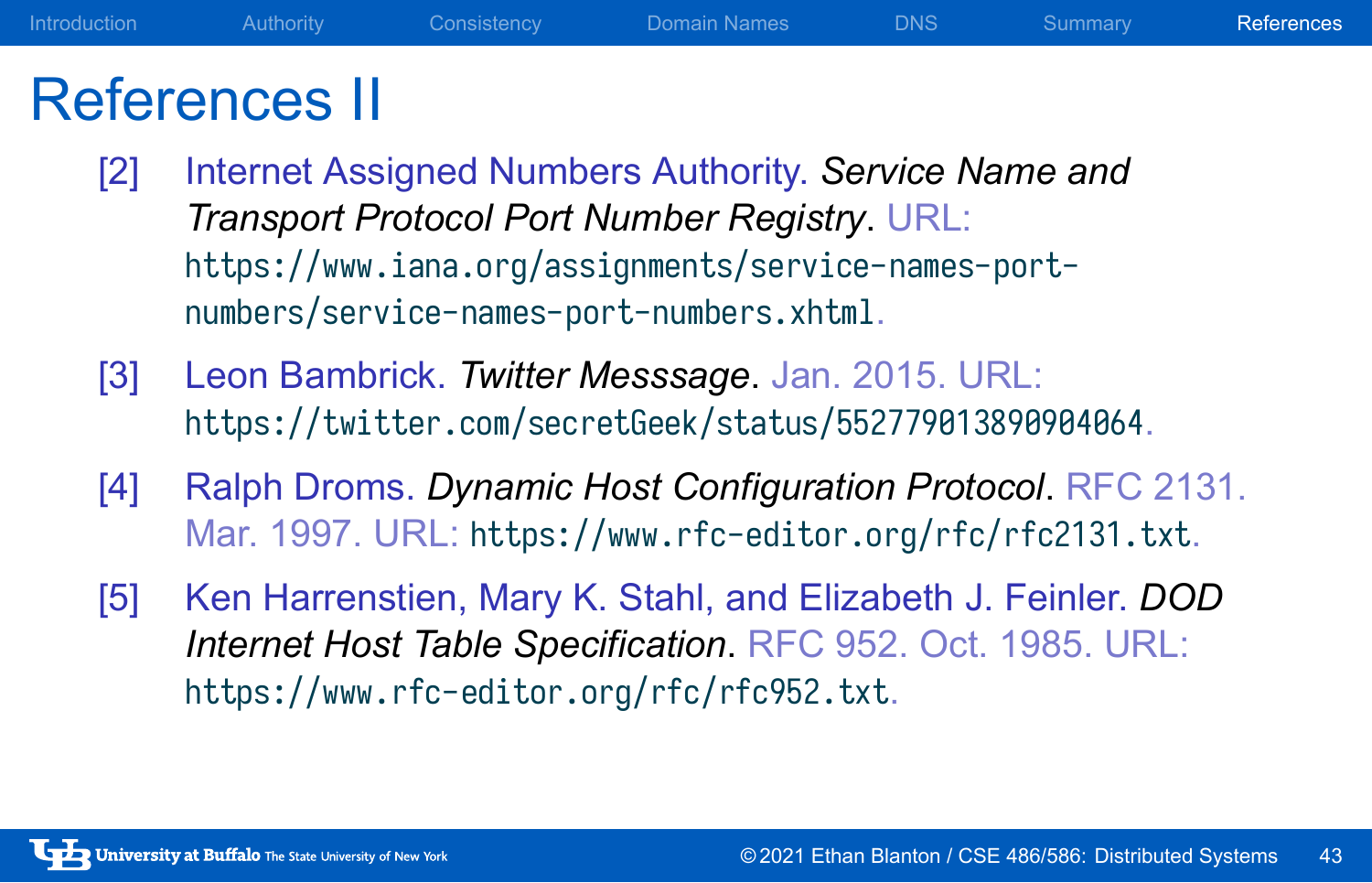#### References III

[6] Paul J. Leach, Michael Mealling, and Rich Salz. *A Universally Unique IDentifier (UUID) URN Namespace*. RFC 4122. July 2005. URL: https://www.rfc-editor.org/rfc/rfc4122.txt.

Introduction Authority Consistency Domain Names DNS Summary References

[8] International Organization for Standardization. *Specification of Abstract Syntax Notation One (ASN.1)*. International Standard 8824. Dec. 1987.